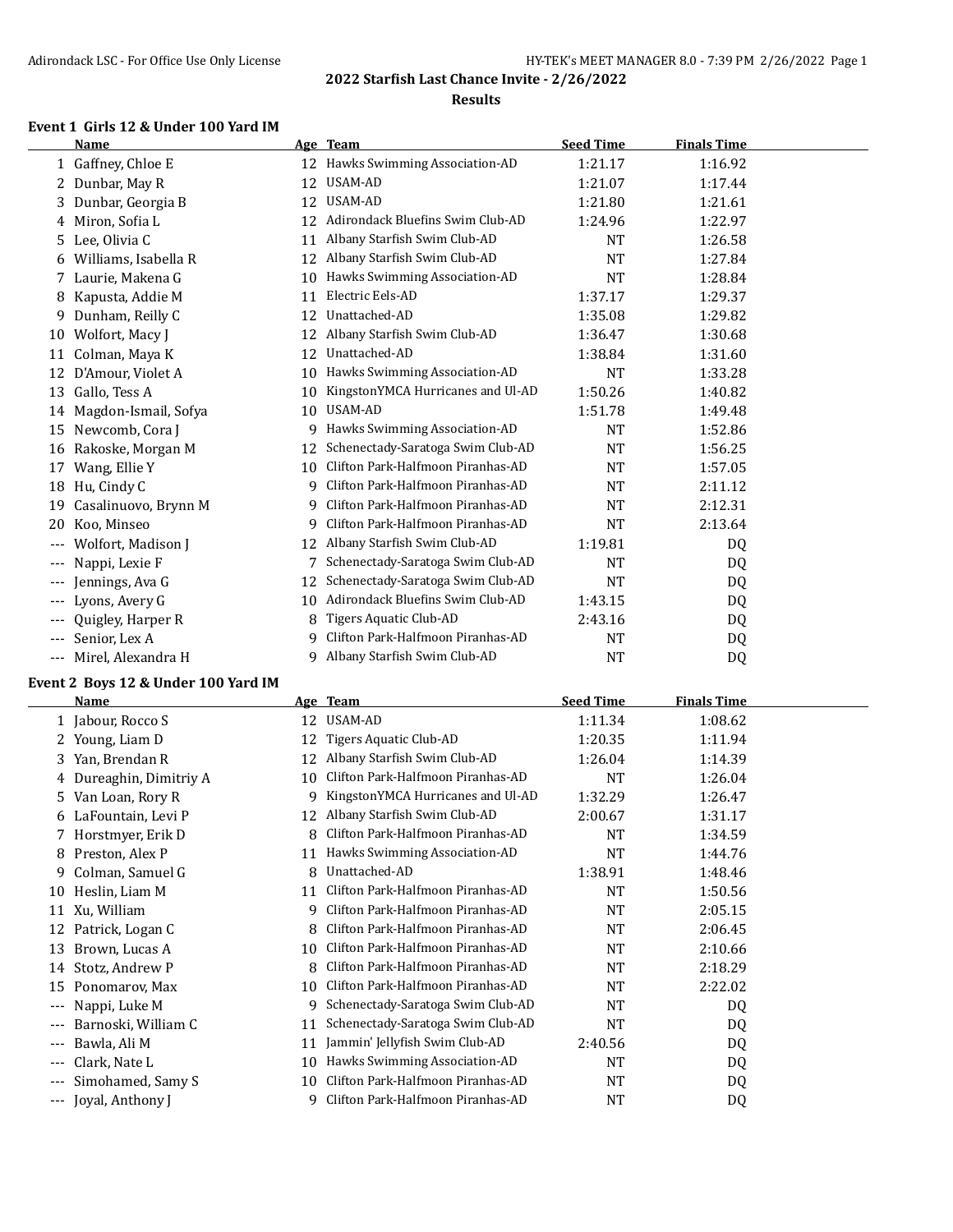#### **Results**

### **Event 3 Girls 12 & Under 50 Yard Freestyle**

|    | <b>Name</b>                               |    | Age Team                           | <b>Seed Time</b> | <b>Finals Time</b> |  |
|----|-------------------------------------------|----|------------------------------------|------------------|--------------------|--|
|    | 1 Laurie, Josephine S                     |    | 12 Hawks Swimming Association-AD   | 28.55            | 28.26              |  |
|    | 2 Dunbar, May R                           | 12 | USAM-AD                            | 31.09            | 31.26              |  |
|    | 3 Dunbar, Georgia B                       | 12 | USAM-AD                            | 30.94            | 31.27              |  |
|    | 4 Domitrovits, Emma S                     | 12 | Hawks Swimming Association-AD      | 32.83            | 32.15              |  |
| 5. | Newcomb, Lucy G                           | 12 | Hawks Swimming Association-AD      | 31.54            | 32.26              |  |
| 6  | Miron, Sofia L                            | 12 | Adirondack Bluefins Swim Club-AD   | 32.13            | 32.64              |  |
|    | 7 Cho, Anna Y                             |    | 11 Albany Starfish Swim Club-AD    | 35.31            | 32.85              |  |
|    | 8 Puls, Kiera A                           | 11 | Adirondack Bluefins Swim Club-AD   | 33.10            | 33.72              |  |
| 9. | McIntyre, Mary J                          |    | 12 Hawks Swimming Association-AD   | 34.60            | 33.99              |  |
| 10 | Lee, Olivia C                             | 11 | Albany Starfish Swim Club-AD       | <b>NT</b>        | 34.50              |  |
|    | 11 MacLeod, Addison M                     | 11 | USAM-AD                            | 32.18            | 34.53              |  |
|    | 12 Lape, Ceci E                           | 10 | Albany Starfish Swim Club-AD       | 36.53            | 34.67              |  |
| 13 | Dunham, Reilly C                          | 12 | Unattached-AD                      | 37.57            | 35.14              |  |
|    | 14 Jennings, Ava G                        | 12 | Schenectady-Saratoga Swim Club-AD  | <b>NT</b>        | 35.42              |  |
|    | 15 Li, Naomi L                            | 12 | Adirondack Bluefins Swim Club-AD   | 39.35            | 35.51              |  |
|    | 16 Wolfort, Macy J                        | 12 | Albany Starfish Swim Club-AD       | 35.80            | 35.53              |  |
|    | 17 Farrell, Macayla M                     | 12 | Albany Starfish Swim Club-AD       | 37.64            | 35.60              |  |
| 18 | Marsello, Madeline G                      | 12 | Jammin' Jellyfish Swim Club-AD     | 38.50            | 36.03              |  |
|    | 19 Welch, Maddie M                        | 12 | Albany Starfish Swim Club-AD       | NT               | 36.16              |  |
| 20 | McAllister, Riley A                       | 10 | Jammin' Jellyfish Swim Club-AD     | 36.83            | 36.56              |  |
|    | 21 Mirel, Alexandra H                     | 9  | Albany Starfish Swim Club-AD       | 36.30            | 36.59              |  |
| 22 | Gallo, Tess A                             | 10 | KingstonYMCA Hurricanes and Ul-AD  | 38.41            | 36.96              |  |
| 23 | Colman, Maya K                            | 12 | Unattached-AD                      | 37.35            | 37.27              |  |
|    | 24 Cococcia, Mirabella A                  | 11 | Albany Starfish Swim Club-AD       | 42.91            | 38.02              |  |
| 25 | Quackenbush, Leah H                       | 10 | Albany Starfish Swim Club-AD       | 38.84            | 38.80              |  |
|    | 26 Chatterton, Emma J                     | 11 | Electric Eels-AD                   | <b>NT</b>        | 39.20              |  |
| 27 | Lyons, Avery G                            | 10 | Adirondack Bluefins Swim Club-AD   | 39.14            | 39.28              |  |
|    | 28 Aleman-Rivera, Ilianis M               |    | 10 Electric Eels-AD                | NT               | 39.99              |  |
| 29 | Goetz, Giuliana A                         |    | 9 Adirondack Bluefins Swim Club-AD | 41.19            | 40.70              |  |
| 30 | Belfield, Leah M                          | 11 | Hawks Swimming Association-AD      | 40.72            | 41.11              |  |
|    | 31 Assa, Chloe E                          | 11 | Tigers Aquatic Club-AD             | 43.86            | 41.73              |  |
| 32 | Boye, Ayla M                              | 11 | Tigers Aquatic Club-AD             | <b>NT</b>        | 42.58              |  |
| 33 | Fitzgerald-VanLoan, Hadley F              | 11 | <b>Tigers Aquatic Club-AD</b>      | 44.94            | 42.61              |  |
| 34 | Magdon-Ismail, Sofya                      | 10 | USAM-AD                            | 42.27            | 42.70              |  |
| 35 | Chen, Hannah                              | 10 | Adirondack Bluefins Swim Club-AD   | 45.57            | 43.23              |  |
|    | 36 Ruff, Mikaella K                       |    | 11 Albany Starfish Swim Club-AD    | 44.11            | 43.45              |  |
|    | 37 Keller, Catherine E                    | 8  | Albany Starfish Swim Club-AD       | 49.41            | 43.65              |  |
|    | 38 Nimmagadda, Sloka                      | 10 | Albany Starfish Swim Club-AD       | 52.25            | 48.58              |  |
|    | 39 Deitz, Ellie J                         | 10 | Albany Starfish Swim Club-AD       | 45.11            | 49.20              |  |
|    | 40 Johnson, Anna D                        | 8  | Tigers Aquatic Club-AD             | 54.26            | 51.47              |  |
| 41 | Quigley, Harper R                         | 8  | <b>Tigers Aquatic Club-AD</b>      | 1:01.31          | 1:01.49            |  |
|    | 42 Willis, Aubree A                       | 9  | <b>Tigers Aquatic Club-AD</b>      | 1:02.61          | 1:02.63            |  |
| 43 | King, Roberta C                           | 7  | USAM-AD                            | 1:05.10          | 1:04.09            |  |
| 44 | Benton, Emma V                            | 7  | Adirondack Bluefins Swim Club-AD   | 1:06.25          | 1:05.62            |  |
| 45 | Colman, Adele L                           |    | Unattached-AD                      | <b>NT</b>        | 1:11.13            |  |
| 46 | Denny, Elaina J                           | 8  | Electric Eels-AD                   | <b>NT</b>        | 1:18.08            |  |
|    | 47 Koenitzer, Kristen A                   | 7  | Electric Eels-AD                   | <b>NT</b>        | 1:26.90            |  |
|    |                                           |    |                                    |                  |                    |  |
|    | Event 4 Boys 12 & Under 50 Yard Freestyle |    |                                    |                  |                    |  |
|    | <b>Name</b>                               |    | Age Team                           | <b>Seed Time</b> | <b>Finals Time</b> |  |
|    | 1 Jabour, Rocco S                         |    | 12 USAM-AD                         | 28.54            | 27.17              |  |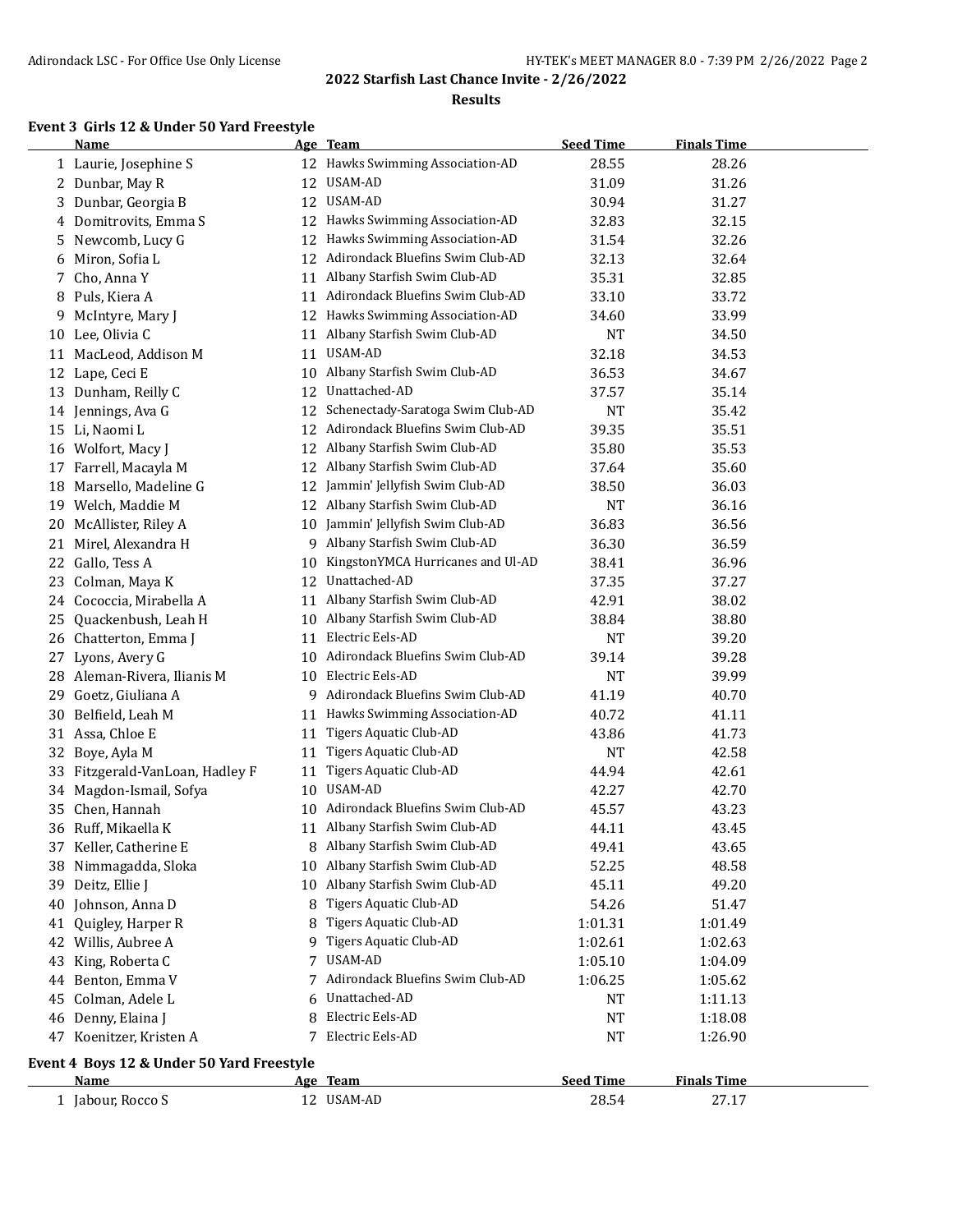#### **Results**

# **(Event 4 Boys 12 & Under 50 Yard Freestyle)**

|    | Name                                                |    | <u>Age Team</u>                      | <b>Seed Time</b> | <b>Finals Time</b> |  |
|----|-----------------------------------------------------|----|--------------------------------------|------------------|--------------------|--|
|    | 2 McCord, Grady A                                   |    | 11 KingstonYMCA Hurricanes and Ul-AD | 31.25            | 30.83              |  |
| 3  | Hungerford, Brett A                                 |    | 12 Albany Starfish Swim Club-AD      | 30.85            | 31.76              |  |
|    | 4 LaFountain, Levi P                                |    | 12 Albany Starfish Swim Club-AD      | 37.10            | 32.89              |  |
| 5. | Zeliph, Jack H                                      | 12 | Albany Starfish Swim Club-AD         | 36.67            | 35.30              |  |
|    | 6 German, Levi J                                    | 10 | Albany Starfish Swim Club-AD         | 35.69            | 36.20              |  |
| 7  | Preston, Alex P                                     | 11 | Hawks Swimming Association-AD        | 36.87            | 36.28              |  |
| 8  | Titov-Chiaravalle, Asher G                          | 11 | Schenectady-Saratoga Swim Club-AD    | 39.94            | 36.65              |  |
| 9  | Koenitzer, Ryan W                                   | 11 | Electric Eels-AD                     | 39.81            | 39.25              |  |
|    | 10 Tirumala, Saharsh                                |    | 10 Albany Starfish Swim Club-AD      | 40.74            | 39.54              |  |
|    | 11 Williams, Tyler J                                | 8  | Albany Starfish Swim Club-AD         | 42.02            | 40.40              |  |
|    | 12 Benton, Adam A                                   | 10 | Adirondack Bluefins Swim Club-AD     | 44.89            | 40.78              |  |
|    | 13 Sellnow, Lucas M                                 |    | 11 Electric Eels-AD                  | 42.56            | 41.57              |  |
|    | 14 Pagnotta, Lorenzo P                              |    | 11 Albany Starfish Swim Club-AD      | 47.72            | 44.19              |  |
|    | 15 Colman, Samuel G                                 | 8  | Unattached-AD                        | 46.50            | 44.52              |  |
|    | 16 Young, Connor A                                  | 10 | Electric Eels-AD                     | 54.93            | 49.68              |  |
| 17 | Roglieri, Luca B                                    | 8  | USAM-AD                              | 58.22            | 49.72              |  |
| 18 | Zhao, Ethan                                         | 9  | Jammin' Jellyfish Swim Club-AD       | 51.03            | 50.50              |  |
| 19 | Saylor, Logan A                                     | 9  | Hawks Swimming Association-AD        | <b>NT</b>        | 54.07              |  |
| 20 | Kesick, Easton J                                    | 10 | KingstonYMCA Hurricanes and Ul-AD    | 1:02.68          | 54.13              |  |
| 21 | Bawla, Ali M                                        | 11 | Jammin' Jellyfish Swim Club-AD       | 56.77            | 56.62              |  |
| 22 | Sellnow, Mason P                                    | 9  | Electric Eels-AD                     | NT               | 1:01.17            |  |
| 23 | Feuerbach, Sam T                                    |    | 7 Albany Starfish Swim Club-AD       | <b>NT</b>        | 1:05.86            |  |
|    | 24 Grimm, Galvin E                                  | 8  | Albany Starfish Swim Club-AD         | <b>NT</b>        | 1:38.97            |  |
|    | --- Wolk, Caison M                                  |    | 11 USAM-AD                           | 31.31            | DQ                 |  |
|    | Event 5 Girls 12 & Under 100 Yard Butterfly         |    |                                      |                  |                    |  |
|    | Name                                                |    | Age Team                             | <b>Seed Time</b> | <b>Finals Time</b> |  |
|    | 1 Dheeradhada, Arya J                               |    | 12 Albany Starfish Swim Club-AD      | 1:19.36          | 1:15.98            |  |
|    | 2 Laurie, Josephine S                               | 12 | Hawks Swimming Association-AD        | 1:13.99          | 1:17.95            |  |
| 3  | Miron, Sofia L                                      | 12 | Adirondack Bluefins Swim Club-AD     | 1:21.01          | 1:21.85            |  |
| 4  | Dunbar, May R                                       | 12 | USAM-AD                              | 1:21.53          | 1:23.15            |  |
| 5  | Laurie, Makena G                                    | 10 | Hawks Swimming Association-AD        | NT               | 1:39.86            |  |
|    | --- McIntyre, Mary J                                |    | 12 Hawks Swimming Association-AD     | <b>NT</b>        | DQ                 |  |
|    | Event 6 Boys 12 & Under 100 Yard Butterfly          |    |                                      |                  |                    |  |
|    | <u>Name</u>                                         |    | <u>Age Team</u>                      | <b>Seed Time</b> | <b>Finals Time</b> |  |
|    | 1 Crowley, Mason C                                  |    | 12 Tigers Aquatic Club-AD            | 1:22.35          | 1:05.89            |  |
|    | 2 Hungerford, Landon B                              |    | 10 Albany Starfish Swim Club-AD      | <b>NT</b>        | 1:30.00            |  |
| 3  | Hungerford, Cole B                                  | 10 | Albany Starfish Swim Club-AD         | <b>NT</b>        | 1:35.53            |  |
|    | 4 LaFountain, Levi P                                | 12 | Albany Starfish Swim Club-AD         | <b>NT</b>        | 1:46.63            |  |
| 5  | Zhang, Jason                                        | 10 | Schenectady-Saratoga Swim Club-AD    | <b>NT</b>        | 1:56.14            |  |
|    |                                                     |    |                                      |                  |                    |  |
|    | Event 7 Girls 12 & Under 50 Yard Backstroke<br>Name |    | Age Team                             | <b>Seed Time</b> | <b>Finals Time</b> |  |
|    | 1 Dheeradhada, Arya J                               |    | 12 Albany Starfish Swim Club-AD      | 37.52            | 34.60              |  |
|    | 2 Wolfort, Madison J                                | 12 | Albany Starfish Swim Club-AD         | 37.52            | 35.71              |  |
| 3  | DiDonna, Marin E                                    | 12 | Hawks Swimming Association-AD        | 36.80            | 36.63              |  |
| 4  | Cho, Anna Y                                         | 11 | Albany Starfish Swim Club-AD         | 40.82            | 39.36              |  |
| 5  | Dunbar, Georgia B                                   | 12 | USAM-AD                              | 38.84            | 39.97              |  |
|    | 6 Puls, Kiera A                                     | 11 | Adirondack Bluefins Swim Club-AD     | 41.16            | 40.55              |  |
|    |                                                     |    |                                      |                  |                    |  |
| 7. | Lape, Ceci E                                        | 10 | Albany Starfish Swim Club-AD         | 41.85            | 40.59              |  |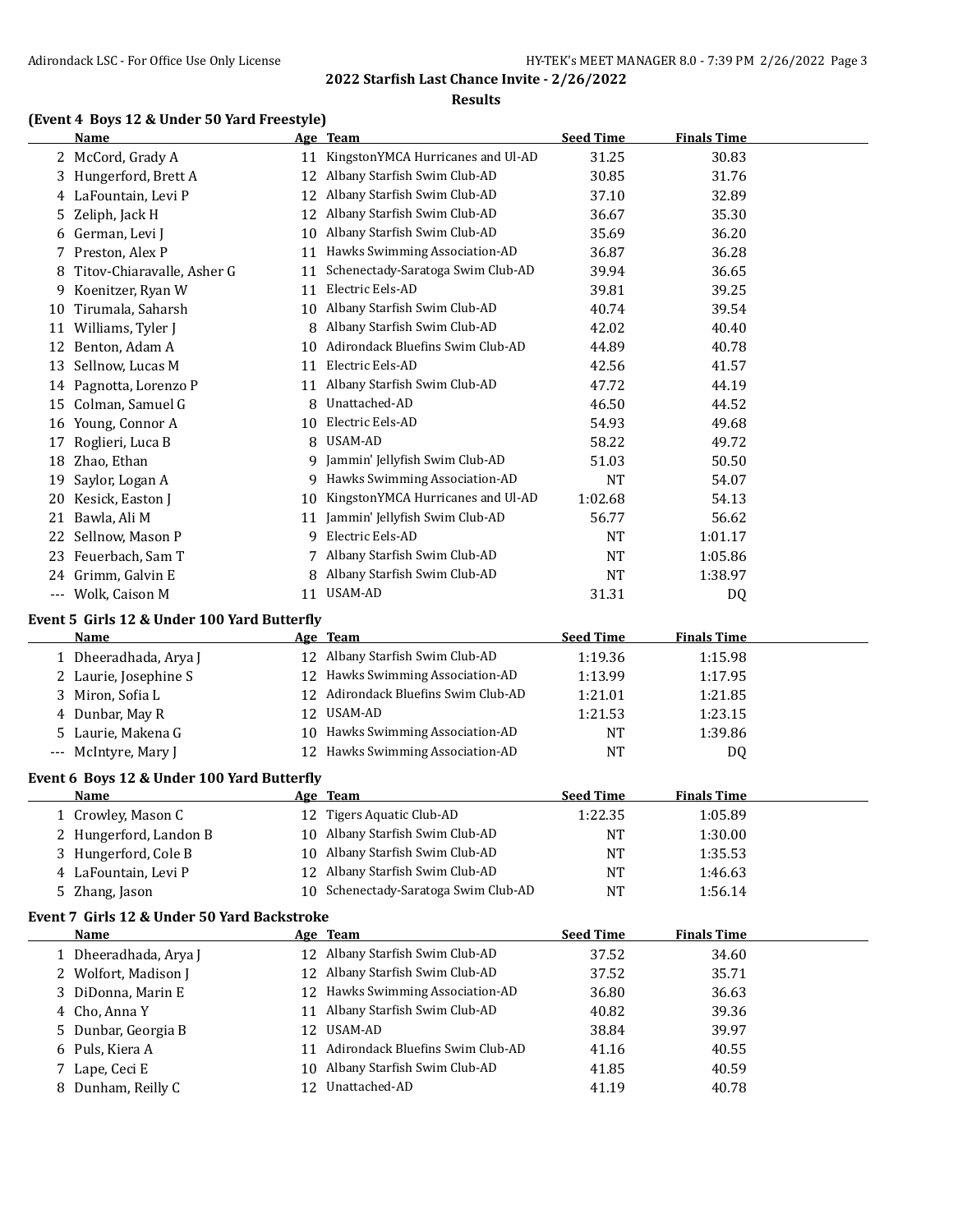#### **Results**

#### **(Event 7 Girls 12 & Under 50 Yard Backstroke)**

|       | <b>Name</b>                     |    | Age Team                            | <b>Seed Time</b> | <b>Finals Time</b> |  |
|-------|---------------------------------|----|-------------------------------------|------------------|--------------------|--|
|       | 9 Farrell, Macayla M            |    | 12 Albany Starfish Swim Club-AD     | 41.60            | 41.10              |  |
|       | 10 Li, Naomi L                  |    | 12 Adirondack Bluefins Swim Club-AD | <b>NT</b>        | 41.26              |  |
|       | 11 Lee, Olivia C                | 11 | Albany Starfish Swim Club-AD        | <b>NT</b>        | 42.48              |  |
|       | 12 Welch, Maddie M              |    | 12 Albany Starfish Swim Club-AD     | <b>NT</b>        | 42.61              |  |
|       | 13 D'Amour, Violet A            |    | 10 Hawks Swimming Association-AD    | 42.77            | 42.90              |  |
|       | 14 Quackenbush, Leah H          |    | 10 Albany Starfish Swim Club-AD     | 43.80            | 43.01              |  |
|       | 15 Kapusta, Addie M             | 11 | Electric Eels-AD                    | 43.16            | 43.12              |  |
|       | 16 MacLeod, Addison M           | 11 | USAM-AD                             | 41.38            | 43.64              |  |
|       | 17 Colman, Maya K               | 12 | Unattached-AD                       | 48.37            | 45.20              |  |
|       | 18 Marsello, Madeline G         | 12 | Jammin' Jellyfish Swim Club-AD      | 48.64            | 46.00              |  |
|       | 19 McAllister, Riley A          | 10 | Jammin' Jellyfish Swim Club-AD      | 46.73            | 47.07              |  |
|       | 20 Lyons, Avery G               |    | 10 Adirondack Bluefins Swim Club-AD | 44.36            | 47.48              |  |
|       | 21 Newcomb, Cora J              |    | 9 Hawks Swimming Association-AD     | 46.97            | 48.80              |  |
|       | 22 Cococcia, Mirabella A        |    | 11 Albany Starfish Swim Club-AD     | 47.94            | 48.96              |  |
|       | 23 Belfield, Leah M             |    | 11 Hawks Swimming Association-AD    | 56.09            | 49.61              |  |
|       | 24 Wang, Ellie Y                | 10 | Clifton Park-Halfmoon Piranhas-AD   | <b>NT</b>        | 50.42              |  |
|       | 25 Gallo, Tess A                | 10 | KingstonYMCA Hurricanes and Ul-AD   | 47.03            | 51.85              |  |
|       | 26 Fitzgerald-VanLoan, Hadley F | 11 | Tigers Aquatic Club-AD              | 52.61            | 53.59              |  |
|       | 27 Goetz, Giuliana A            |    | 9 Adirondack Bluefins Swim Club-AD  | 51.61            | 53.79              |  |
| 28    | Boye, Ayla M                    | 11 | Tigers Aquatic Club-AD              | <b>NT</b>        | 54.65              |  |
| 29.   | Ruff, Mikaella K                | 11 | Albany Starfish Swim Club-AD        | 54.53            | 55.10              |  |
| 30    | Casalinuovo, Brynn M            | 9  | Clifton Park-Halfmoon Piranhas-AD   | 1:02.87          | 55.27              |  |
|       | 31 Aleman-Rivera, Ilianis M     | 10 | Electric Eels-AD                    | NΤ               | 55.33              |  |
|       | 32 Assa, Chloe E                | 11 | <b>Tigers Aquatic Club-AD</b>       | 54.19            | 55.42              |  |
|       | 33 Chen, Hannah                 | 10 | Adirondack Bluefins Swim Club-AD    | 56.95            | 56.39              |  |
|       | 34 Keller, Catherine E          | 8  | Albany Starfish Swim Club-AD        | 54.20            | 56.98              |  |
|       | 35 Hu, Cindy C                  | 9  | Clifton Park-Halfmoon Piranhas-AD   | <b>NT</b>        | 57.36              |  |
|       | 36 Chatterton, Emma J           | 11 | Electric Eels-AD                    | <b>NT</b>        | 58.25              |  |
|       | 37 Johnson, Anna D              | 8  | Tigers Aquatic Club-AD              | 1:02.70          | 1:02.64            |  |
| 38    | Quigley, Harper R               | 8  | Tigers Aquatic Club-AD              | 1:11.81          | 1:04.34            |  |
| 39    | King, Roberta C                 | 7  | USAM-AD                             | <b>NT</b>        | 1:05.39            |  |
| 40    | Benton, Emma V                  |    | 7 Adirondack Bluefins Swim Club-AD  | 1:07.87          | 1:06.95            |  |
|       | 41 Willis, Aubree A             | 9  | Tigers Aquatic Club-AD              | 59.89            | 1:07.73            |  |
|       | 42 Colman, Adele L              | 6  | Unattached-AD                       | 1:33.61          | 1:12.28            |  |
| 43    | Denny, Elaina J                 |    | Electric Eels-AD                    | NT               | 1:14.50            |  |
| $---$ | Koenitzer, Kristen A            |    | 7 Electric Eels-AD                  | <b>NT</b>        | DQ                 |  |
|       | Nimmagadda, Sloka               |    | 10 Albany Starfish Swim Club-AD     | 1:07.50          | DQ                 |  |
| $---$ | Deitz, Ellie J                  |    | 10 Albany Starfish Swim Club-AD     | <b>NT</b>        | D <sub>Q</sub>     |  |

#### **Event 8 Boys 12 & Under 50 Yard Backstroke**

|    | <b>Name</b>           |     | Age Team                            | <b>Seed Time</b> | <b>Finals Time</b> | Points |
|----|-----------------------|-----|-------------------------------------|------------------|--------------------|--------|
|    | 1 Jabour, Rocco S     |     | 12 USAM-AD                          | 33.06            | 33.70              | 20     |
|    | 2 Young, Liam D       | 12  | Tigers Aquatic Club-AD              | 36.39            | 35.56              | 17     |
|    | 3 Hungerford, Brett A | 12  | Albany Starfish Swim Club-AD        | 35.99            | 36.22              | 16     |
|    | 4 McCord, Grady A     | 11  | KingstonYMCA Hurricanes and Ul-AD   | 36.34            | 38.29              | 15     |
|    | 5 Horstmyer, Erik D   |     | 8 Clifton Park-Halfmoon Piranhas-AD | 39.32            | 39.78              | 14     |
|    | 6 Preston, Alex P     | 11  | Hawks Swimming Association-AD       | 45.01            | 43.39              | 13     |
|    | 7 Zeliph, Jack H      | 12  | Albany Starfish Swim Club-AD        | 42.03            | 44.09              | 12     |
|    | 8 Tirumala, Saharsh   | 10. | Albany Starfish Swim Club-AD        | 47.18            | 46.24              | 11     |
| 9. | Van Loan, Rory R      | 9   | KingstonYMCA Hurricanes and Ul-AD   | 41.81            | 46.40              | 9      |
| 10 | Wheeler, Lucas S      | 11  | Schenectady-Saratoga Swim Club-AD   | 59.63            | 46.50              | 7      |
|    | 11 Williams, Tyler J  |     | Albany Starfish Swim Club-AD        | 49.60            | 49.26              | 6      |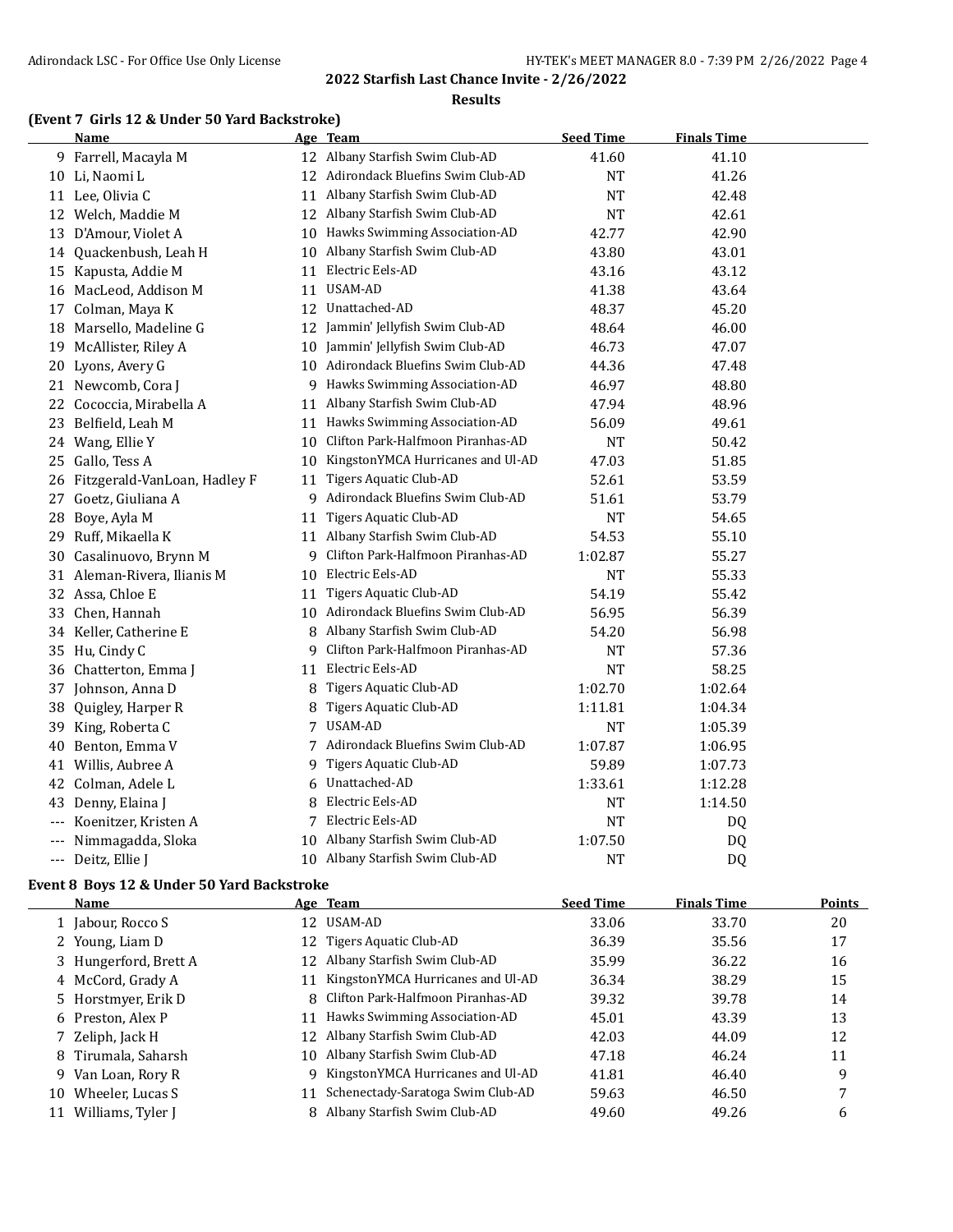#### **Results**

#### **(Event 8 Boys 12 & Under 50 Yard Backstroke)**

|    | Name                 |    | Age Team                          | <b>Seed Time</b> | <b>Finals Time</b> | <b>Points</b> |
|----|----------------------|----|-----------------------------------|------------------|--------------------|---------------|
|    | 12 Benton, Adam A    | 10 | Adirondack Bluefins Swim Club-AD  | 51.10            | 52.26              | 5             |
| 13 | Sellnow, Lucas M     |    | Electric Eels-AD                  | 49.53            | 52.64              | 4             |
| 14 | Koenitzer, Ryan W    | 11 | Electric Eels-AD                  | 51.59            | 53.21              | 3             |
| 15 | Stotz, Andrew P      |    | Clifton Park-Halfmoon Piranhas-AD | 59.25            | 53.78              | 2             |
|    | 16 Roglieri, Luca B  | 8  | USAM-AD                           | <b>NT</b>        | 56.22              | щ             |
| 17 | Zhao, Ethan          | 9  | Jammin' Jellyfish Swim Club-AD    | 56.22            | 58.74              |               |
|    | 18 Saylor, Logan A   | 9  | Hawks Swimming Association-AD     | NT               | 59.96              |               |
|    | 19 Joyal, Anthony J  | 9  | Clifton Park-Halfmoon Piranhas-AD | 56.03            | 1:00.24            |               |
|    | 20 Young, Connor A   | 10 | Electric Eels-AD                  | NT               | 1:00.32            |               |
| 21 | Bawla, Ali M         | 11 | Jammin' Jellyfish Swim Club-AD    | 57.95            | 1:00.42            |               |
|    | 22 Feuerbach, Sam T  |    | Albany Starfish Swim Club-AD      | NT               | 1:05.70            |               |
|    | 23 Sellnow, Mason P  | 9. | Electric Eels-AD                  | NT               | 1:06.10            |               |
|    | 24 Grimm, Galvin E   | 8  | Albany Starfish Swim Club-AD      | NT               | 1:22.04            |               |
|    | --- Kesick, Easton J | 10 | KingstonYMCA Hurricanes and Ul-AD | 1:00.47          | DQ                 |               |
|    | --- Clark, Nate L    | 10 | Hawks Swimming Association-AD     | NT               | DQ                 |               |

#### **Event 9 Girls 12 & Under 100 Yard Breaststroke**

|         | Name                   |    | Age Team                          | <b>Seed Time</b> | <b>Finals Time</b> |  |
|---------|------------------------|----|-----------------------------------|------------------|--------------------|--|
|         | 1 Cho, Anna Y          | 11 | Albany Starfish Swim Club-AD      | 1:28.23          | 1:26.73            |  |
|         | 2 Wolfort, Madison J   | 12 | Albany Starfish Swim Club-AD      | 1:26.15          | 1:27.92            |  |
|         | 3 Dunbar, May R        | 12 | USAM-AD                           | 1:29.61          | 1:29.11            |  |
|         | 4 Gaffney, Chloe E     | 12 | Hawks Swimming Association-AD     | 1:29.39          | 1:30.05            |  |
|         | 5 Williams, Isabella R | 12 | Albany Starfish Swim Club-AD      | <b>NT</b>        | 1:38.51            |  |
|         | 6 Newcomb, Lucy G      | 12 | Hawks Swimming Association-AD     | 1:42.71          | 1:41.06            |  |
|         | 7 Laurie, Makena G     | 10 | Hawks Swimming Association-AD     | <b>NT</b>        | 1:44.72            |  |
|         | 8 Colman, Maya K       | 12 | Unattached-AD                     | 1:47.46          | 1:49.59            |  |
| 9.      | Mirel, Alexandra H     | 9  | Albany Starfish Swim Club-AD      | <b>NT</b>        | 1:57.10            |  |
| 10      | Assa, Chloe E          | 11 | Tigers Aquatic Club-AD            | <b>NT</b>        | 2:06.61            |  |
| 11      | Bove, Ayla M           | 11 | Tigers Aquatic Club-AD            | <b>NT</b>        | 2:09.23            |  |
| 12      | Senior, Lex A          | 9  | Clifton Park-Halfmoon Piranhas-AD | <b>NT</b>        | 2:16.12            |  |
| 13      | Wang, Ellie Y          | 10 | Clifton Park-Halfmoon Piranhas-AD | <b>NT</b>        | 2:22.69            |  |
| $- - -$ | Jennings, Ava G        | 12 | Schenectady-Saratoga Swim Club-AD | <b>NT</b>        | DQ                 |  |
| $---$   | Magdon-Ismail, Sofya   | 10 | USAM-AD                           | <b>NT</b>        | DQ                 |  |

#### **Event 10 Boys 12 & Under 100 Yard Breaststroke**

|       | Name                                         |     | Age Team                             | <b>Seed Time</b> | <b>Finals Time</b> |  |
|-------|----------------------------------------------|-----|--------------------------------------|------------------|--------------------|--|
|       | 1 Crowley, Mason C                           | 12  | Tigers Aquatic Club-AD               | 1:40.16          | 1:19.16            |  |
|       | 2 German, Eli J                              | 10  | Albany Starfish Swim Club-AD         | 1:32.18          | 1:28.08            |  |
|       | 3 Yan, Brendan R                             | 12  | Albany Starfish Swim Club-AD         | 1:39.85          | 1:29.29            |  |
|       | 4 Hungerford, Cole B                         | 10  | Albany Starfish Swim Club-AD         | 1:43.39          | 1:35.14            |  |
|       | 5 Hungerford, Landon B                       | 10. | Albany Starfish Swim Club-AD         | 1:45.80          | 1:35.88            |  |
|       | 6 German, Levi J                             | 10  | Albany Starfish Swim Club-AD         | 1:42.90          | 1:39.36            |  |
|       | 7 Heslin, Liam M                             | 11  | Clifton Park-Halfmoon Piranhas-AD    | NT               | 1:59.70            |  |
|       | 8 Nappi, Luke M                              | 9   | Schenectady-Saratoga Swim Club-AD    | NT               | 2:23.34            |  |
|       | 9 Brown, Lucas A                             |     | 10 Clifton Park-Halfmoon Piranhas-AD | NT               | 2:36.34            |  |
| $---$ | Patrick, Logan C                             | 8   | Clifton Park-Halfmoon Piranhas-AD    | NT               | DQ                 |  |
|       | --- Xu, William                              | q   | Clifton Park-Halfmoon Piranhas-AD    | NT               | DQ                 |  |
| $---$ | Dureaghin, Dimitriy A                        | 10  | Clifton Park-Halfmoon Piranhas-AD    | NT               | DQ                 |  |
|       | Event 11 Girls 12 & Under 200 Yard Freestyle |     |                                      |                  |                    |  |
|       | Name                                         |     | Age Team                             | <b>Seed Time</b> | <b>Finals Time</b> |  |
|       | 1 Dunbar, Georgia B                          |     | 12 USAM-AD                           | 2:35.70          | 2:25.35            |  |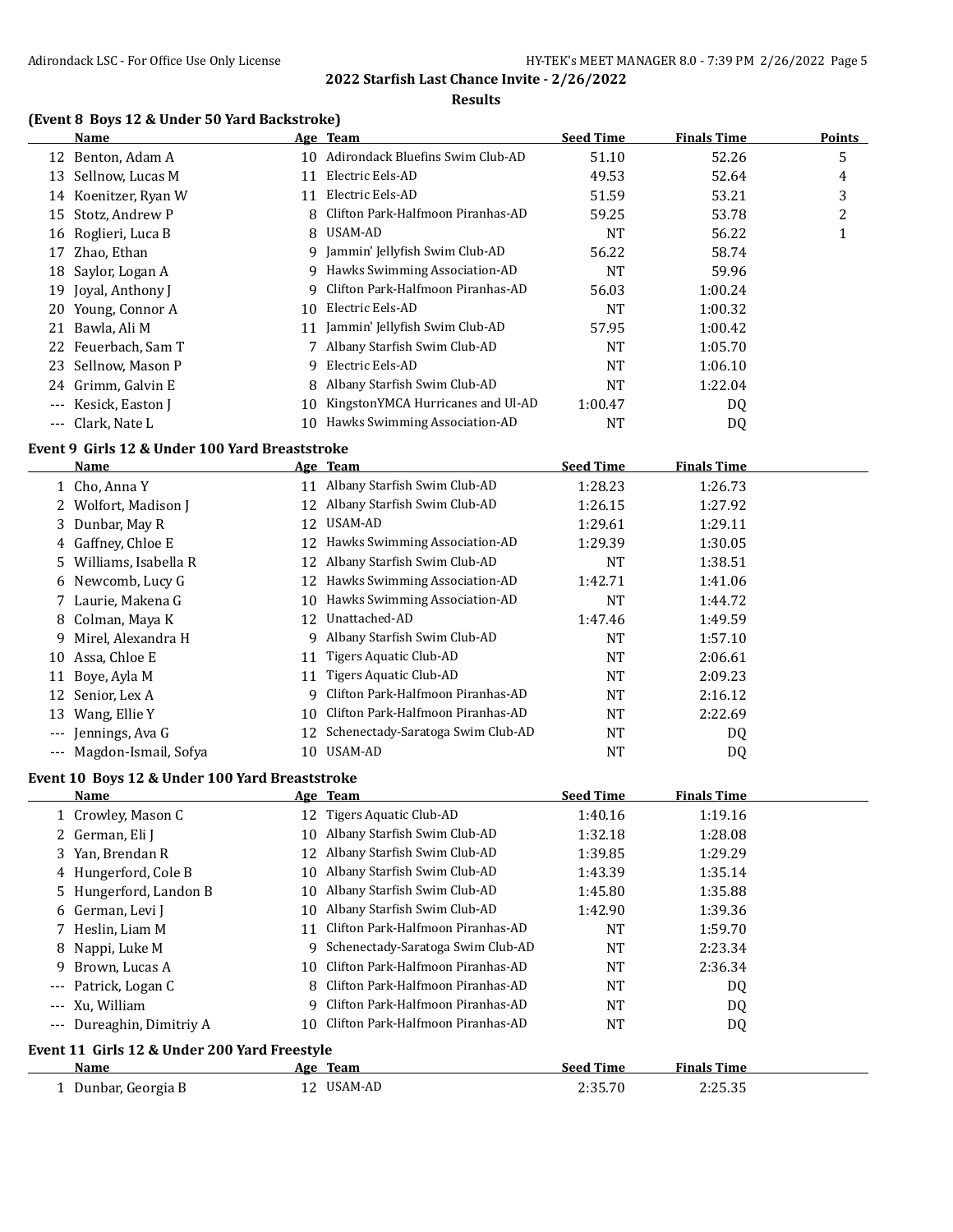**Finals Time** 

#### **2022 Starfish Last Chance Invite - 2/26/2022**

|              | <b>ARTIOLOGICAL BOG</b> TOT OTHER OSE OTHY ENCERSE |    | 2022 Starfish Last Chance Invite - 2/26/2022<br><b>Results</b> | THE LER STREET MARRINGER 0.0 |                    |
|--------------|----------------------------------------------------|----|----------------------------------------------------------------|------------------------------|--------------------|
|              | (Event 11 Girls 12 & Under 200 Yard Freestyle)     |    |                                                                |                              |                    |
|              | Name                                               |    | Age Team                                                       | <b>Seed Time</b>             | <b>Finals Time</b> |
|              | 2 DiDonna, Marin E                                 |    | 12 Hawks Swimming Association-AD                               | <b>NT</b>                    | 2:27.10            |
| 3            | McIntyre, Mary J                                   |    | 12 Hawks Swimming Association-AD                               | <b>NT</b>                    | 2:47.79            |
|              | 4 McAllister, Riley A                              |    | 10 Jammin' Jellyfish Swim Club-AD                              | 3:29.73                      | 2:56.55            |
|              | 5 Marsello, Madeline G                             |    | 12 Jammin' Jellyfish Swim Club-AD                              | <b>NT</b>                    | 2:59.75            |
|              | 6 Jennings, Ava G                                  |    | 12 Schenectady-Saratoga Swim Club-AD                           | <b>NT</b>                    | 3:13.74            |
|              | 7 Koo, Minseo                                      | 9  | Clifton Park-Halfmoon Piranhas-AD                              | <b>NT</b>                    | 3:47.89            |
|              | Event 12 Boys 12 & Under 200 Yard Freestyle        |    |                                                                |                              |                    |
|              | Name                                               |    | Age Team                                                       | <b>Seed Time</b>             | <b>Finals Time</b> |
|              | 1 German, Eli J                                    |    | 10 Albany Starfish Swim Club-AD                                | 2:49.45                      | 2:32.35            |
|              | 2 Hungerford, Cole B                               |    | 10 Albany Starfish Swim Club-AD                                | <b>NT</b>                    | 2:35.72            |
|              | 3 Hungerford, Landon B                             |    | 10 Albany Starfish Swim Club-AD                                | <b>NT</b>                    | 2:40.02            |
|              | 4 Horstmyer, Erik D                                | 8  | Clifton Park-Halfmoon Piranhas-AD                              | 3:09.31                      | 2:53.13            |
|              | 5 Van Loan, Rory R                                 |    | 9 KingstonYMCA Hurricanes and Ul-AD                            | 3:08.33                      | 3:03.65            |
|              | 6 Barnoski, William C                              |    | 11 Schenectady-Saratoga Swim Club-AD                           | <b>NT</b>                    | 3:22.26            |
| 7            | Titov-Chiaravalle, Asher G                         |    | 11 Schenectady-Saratoga Swim Club-AD                           | 2:41.62                      | 3:22.41            |
| 8            | Nappi, Luke M                                      | 9. | Schenectady-Saratoga Swim Club-AD                              | <b>NT</b>                    | 3:27.56            |
| 9            | Simohamed, Samy S                                  |    | 10 Clifton Park-Halfmoon Piranhas-AD                           | <b>NT</b>                    | 5:05.99            |
|              | --- Wheeler, Lucas S                               |    | 11 Schenectady-Saratoga Swim Club-AD                           | <b>NT</b>                    | DQ                 |
|              | Event 13 Girls 12 & Under 50 Yard Butterfly        |    |                                                                |                              |                    |
|              | Name                                               |    | Age Team                                                       | <b>Seed Time</b>             | <b>Finals Time</b> |
|              | 1 Fraley, Ella R                                   |    | 12 Adirondack Bluefins Swim Club-AD                            | 29.45                        | 30.02              |
| $\mathbf{2}$ | Dheeradhada, Arya J                                |    | 12 Albany Starfish Swim Club-AD                                | 38.19                        | 33.01              |
|              | 3 Domitrovits, Emma S                              |    | 12 Hawks Swimming Association-AD                               | 36.98                        | 35.15              |
|              | 4 Newcomb, Lucy G                                  |    | 12 Hawks Swimming Association-AD                               | 37.66                        | 38.02              |
| 5            | MacLeod, Addison M                                 |    | 11 USAM-AD                                                     | 38.63                        | 39.17              |
|              | 6 Wolfort, Macy J                                  |    | 12 Albany Starfish Swim Club-AD                                | <b>NT</b>                    | 41.51              |
| 7            | Kapusta, Addie M                                   |    | 11 Electric Eels-AD                                            | <b>NT</b>                    | 41.67              |
| 8            | Lyons, Avery G                                     | 10 | Adirondack Bluefins Swim Club-AD                               | 46.86                        | 42.28              |
| 9            | Farrell, Macayla M                                 |    | 12 Albany Starfish Swim Club-AD                                | 47.90                        | 44.16              |
| 10           | Gallo, Tess A                                      |    | 10 KingstonYMCA Hurricanes and Ul-AD                           | 44.92                        | 45.67              |
|              | 11 Dunham, Reilly C                                |    | 12 Unattached-AD                                               | <b>NT</b>                    | 46.31              |
|              | 12 Mirel, Alexandra H                              |    | 9 Albany Starfish Swim Club-AD                                 | <b>NT</b>                    | 51.24              |
|              | 13 Rakoske, Morgan M                               |    | 12 Schenectady-Saratoga Swim Club-AD                           | NT                           | 1:02.43            |
|              | 14 Keller, Catherine E                             | 8  | Albany Starfish Swim Club-AD                                   | NT                           | 1:04.28            |
| 15           | Ruff, Mikaella K                                   | 11 | Albany Starfish Swim Club-AD                                   | 1:12.55                      | 1:06.00            |
| 16           | Chen, Hannah                                       | 10 | Adirondack Bluefins Swim Club-AD                               | NT                           | 1:20.36            |
| 17           | Senior, Lex A                                      | 9  | Clifton Park-Halfmoon Piranhas-AD                              | NT                           | 1:24.40            |
| $---$        | Hu, Cindy C                                        | 9  | Clifton Park-Halfmoon Piranhas-AD                              | NT                           | DQ                 |
|              | Newcomb, Cora J                                    | 9  | Hawks Swimming Association-AD                                  | 49.85                        | DQ                 |
|              | Nappi, Lexie F                                     | 7  | Schenectady-Saratoga Swim Club-AD                              | 1:14.30                      | DQ                 |
| $--$         | Koo, Minseo                                        | 9  | Clifton Park-Halfmoon Piranhas-AD                              | NT                           | DQ                 |
| $--$         | Johnson, Anna D                                    | 8  | Tigers Aquatic Club-AD                                         | 1:13.51                      | DQ                 |

#### **Event 14 Boys 12 & Under 50 Yard Butterfly**

 $\overline{\phantom{a}}$ 

| Name              | Age Team                             | <b>Seed Time</b> | <b>Finals Time</b> |  |
|-------------------|--------------------------------------|------------------|--------------------|--|
| Young, Liam D     | Tigers Aquatic Club-AD<br>12         | 37.43            | 33.72              |  |
| 2 McCord, Grady A | 11 KingstonYMCA Hurricanes and Ul-AD | 35.46            | 36.83              |  |
| 3 Clark, Nate L   | 10 Hawks Swimming Association-AD     | NΤ               | 39.24              |  |
| 4 Wolk, Caison M  | USAM-AD<br>11                        | 37.04            | 39.73              |  |
| German, Levi J    | Albany Starfish Swim Club-AD<br>10   | 41.16            | 43.36              |  |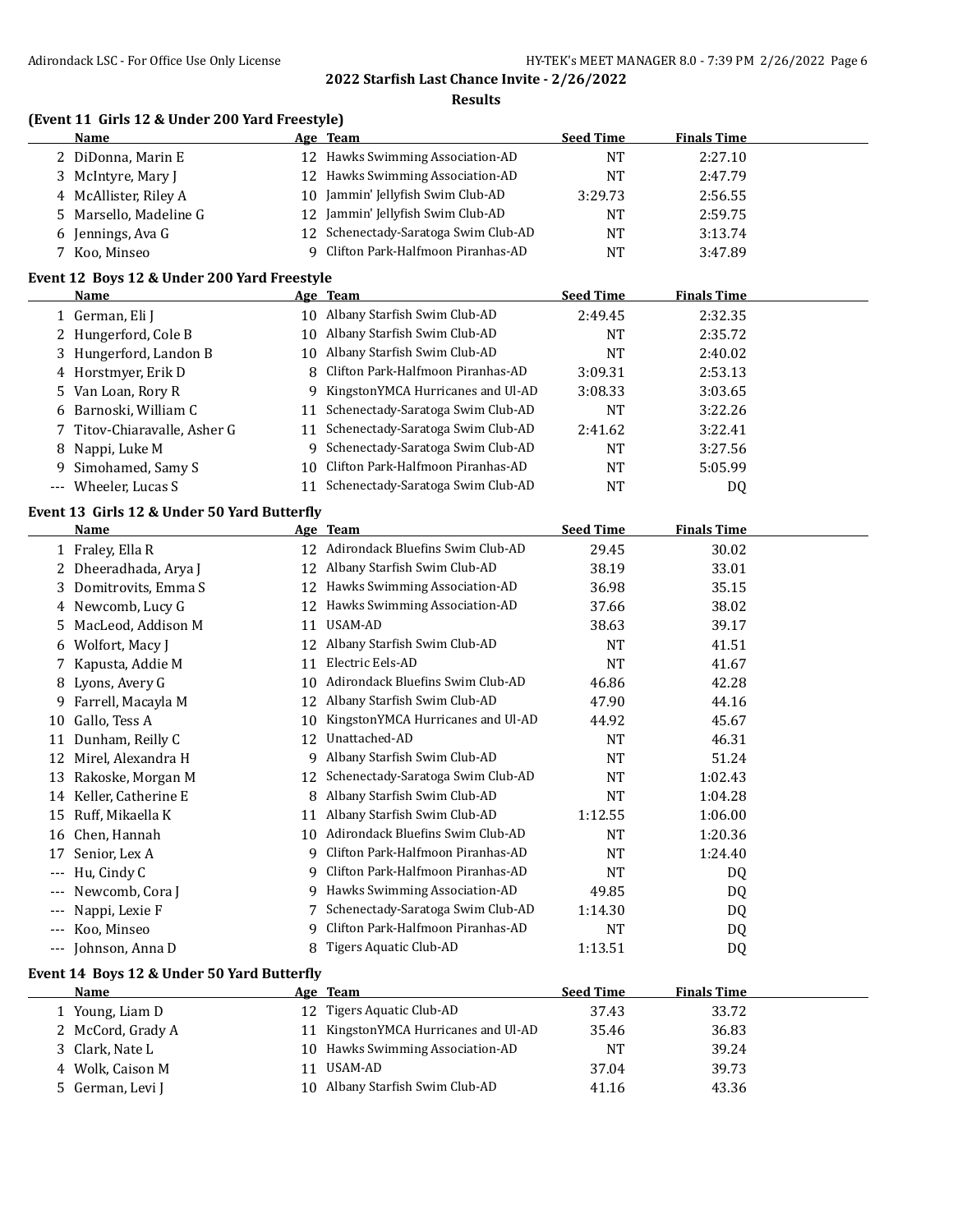#### **Results**

#### **(Event 14 Boys 12 & Under 50 Yard Butterfly)**

|                     | Name                       |    | Age Team                          | <b>Seed Time</b> | <b>Finals Time</b> |  |
|---------------------|----------------------------|----|-----------------------------------|------------------|--------------------|--|
|                     | 6 Dureaghin, Dimitriy A    | 10 | Clifton Park-Halfmoon Piranhas-AD | 42.99            | 44.33              |  |
|                     | Nappi, Luke M              | 9  | Schenectady-Saratoga Swim Club-AD | <b>NT</b>        | 53.64              |  |
| 8                   | Colman, Samuel G           | 8  | Unattached-AD                     | 52.36            | 54.99              |  |
| 9.                  | Titov-Chiaravalle, Asher G | 11 | Schenectady-Saratoga Swim Club-AD | <b>NT</b>        | 55.90              |  |
| 10                  | Williams, Tyler J          | 8  | Albany Starfish Swim Club-AD      | 58.09            | 1:01.10            |  |
| 11                  | Heslin, Liam M             | 11 | Clifton Park-Halfmoon Piranhas-AD | <b>NT</b>        | 1:02.93            |  |
|                     | 12 Xu, William             | 9  | Clifton Park-Halfmoon Piranhas-AD | 1:23.61          | 1:08.94            |  |
| 13                  | Joyal, Anthony J           | 9  | Clifton Park-Halfmoon Piranhas-AD | <b>NT</b>        | 1:09.83            |  |
|                     | 14 Patrick, Logan C        |    | Clifton Park-Halfmoon Piranhas-AD | <b>NT</b>        | 1:11.04            |  |
| 15                  | Ponomarov, Max             | 10 | Clifton Park-Halfmoon Piranhas-AD | NT               | 1:18.89            |  |
| 16                  | Stotz, Andrew P            | 8  | Clifton Park-Halfmoon Piranhas-AD | 1:11.62          | 1:23.03            |  |
| $\qquad \qquad - -$ | Hungerford, Brett A        | 12 | Albany Starfish Swim Club-AD      | 36.95            | DQ                 |  |
| $---$               | McArdle, Gavin T           | 11 | KingstonYMCA Hurricanes and Ul-AD | 1:39.82          | DQ                 |  |
| $---$               | Wheeler, Lucas S           | 11 | Schenectady-Saratoga Swim Club-AD | <b>NT</b>        | DQ                 |  |
| $---$               | Koenitzer, Ryan W          | 11 | Electric Eels-AD                  | <b>NT</b>        | DQ                 |  |
| $---$               | Brown, Lucas A             | 10 | Clifton Park-Halfmoon Piranhas-AD | <b>NT</b>        | DQ                 |  |
| $---$               | Barnoski, William C        |    | Schenectady-Saratoga Swim Club-AD | NT               | DQ                 |  |
|                     |                            |    |                                   |                  |                    |  |

#### **Event 15 Girls 12 & Under 100 Yard Backstroke**

|       | Name                  |    | Age Team                          | <b>Seed Time</b> | <b>Finals Time</b> |
|-------|-----------------------|----|-----------------------------------|------------------|--------------------|
|       | 1 Laurie, Josephine S | 12 | Hawks Swimming Association-AD     | 1:13.37          | 1:09.24            |
|       | 2 Domitrovits, Emma S | 12 | Hawks Swimming Association-AD     | 1:19.05          | 1:15.08            |
|       | 3 Wolfort, Madison J  | 12 | Albany Starfish Swim Club-AD      | 1:18.92          | 1:17.53            |
|       | 4 DiDonna, Marin E    | 12 | Hawks Swimming Association-AD     | 1:20.04          | 1:20.56            |
|       | 5 Gaffney, Chloe E    | 12 | Hawks Swimming Association-AD     | 1:18.99          | 1:20.62            |
|       | 6 Cho, Anna Y         | 11 | Albany Starfish Swim Club-AD      | 1:20.87          | 1:25.39            |
|       | 7 Puls, Kiera A       | 11 | Adirondack Bluefins Swim Club-AD  | 1:25.72          | 1:28.26            |
| 8     | Williams, Isabella R  | 12 | Albany Starfish Swim Club-AD      | NT               | 1:30.75            |
|       | 9 Li, Naomi L         | 12 | Adirondack Bluefins Swim Club-AD  | 1:32.64          | 1:31.48            |
| 10    | Mirel, Alexandra H    | 9  | Albany Starfish Swim Club-AD      | NT               | 1:45.57            |
| 11    | Jennings, Ava G       | 12 | Schenectady-Saratoga Swim Club-AD | NT               | 1:46.07            |
| 12    | Wang, Ellie Y         | 10 | Clifton Park-Halfmoon Piranhas-AD | NT               | 1:53.78            |
| 13    | Casalinuovo, Brynn M  | q  | Clifton Park-Halfmoon Piranhas-AD | 2:18.85          | 2:04.90            |
| 14    | Koo, Minseo           | q  | Clifton Park-Halfmoon Piranhas-AD | <b>NT</b>        | 2:14.43            |
| $---$ | Nimmagadda, Sloka     | 10 | Albany Starfish Swim Club-AD      | NT               | DQ                 |
| $---$ | D'Amour, Violet A     | 10 | Hawks Swimming Association-AD     | NT               | DQ                 |

#### **Event 16 Boys 12 & Under 100 Yard Backstroke**

|    | Name                 |     | Age Team                          | <b>Seed Time</b> | <b>Finals Time</b> |
|----|----------------------|-----|-----------------------------------|------------------|--------------------|
|    | 1 Jabour, Rocco S    |     | 12 USAM-AD                        | 1:11.85          | 1:12.20            |
|    | 2 Yan, Brendan R     | 12. | Albany Starfish Swim Club-AD      | 1:23.33          | 1:14.81            |
|    | 3 German, Eli J      | 10. | Albany Starfish Swim Club-AD      | 1:15.60          | 1:16.18            |
|    | 4 Zeliph, Jack H     | 12  | Albany Starfish Swim Club-AD      | 1:30.91          | 1:30.04            |
|    | 5 LaFountain, Levi P |     | 12 Albany Starfish Swim Club-AD   | 1:50.37          | 1:30.90            |
|    | 6 Preston. Alex P    | 11  | Hawks Swimming Association-AD     | NT               | 1:37.04            |
|    | 7 Zhang, Jason       | 10- | Schenectady-Saratoga Swim Club-AD | NT               | 1:43.51            |
|    | 8 Tirumala, Saharsh  | 10. | Albany Starfish Swim Club-AD      | 2:24.66          | 1:44.39            |
| 9. | Benton, Adam A       | 10. | Adirondack Bluefins Swim Club-AD  | NT               | 1:47.82            |
| 10 | Pagnotta, Lorenzo P  | 11  | Albany Starfish Swim Club-AD      | 2:16.54          | 1:57.37            |
| 11 | Roglieri, Luca B     | 8   | USAM-AD                           | NT               | 1:58.81            |
|    | Kesick, Easton J     | 10. | KingstonYMCA Hurricanes and Ul-AD | 2:10.00          | 2:25.08            |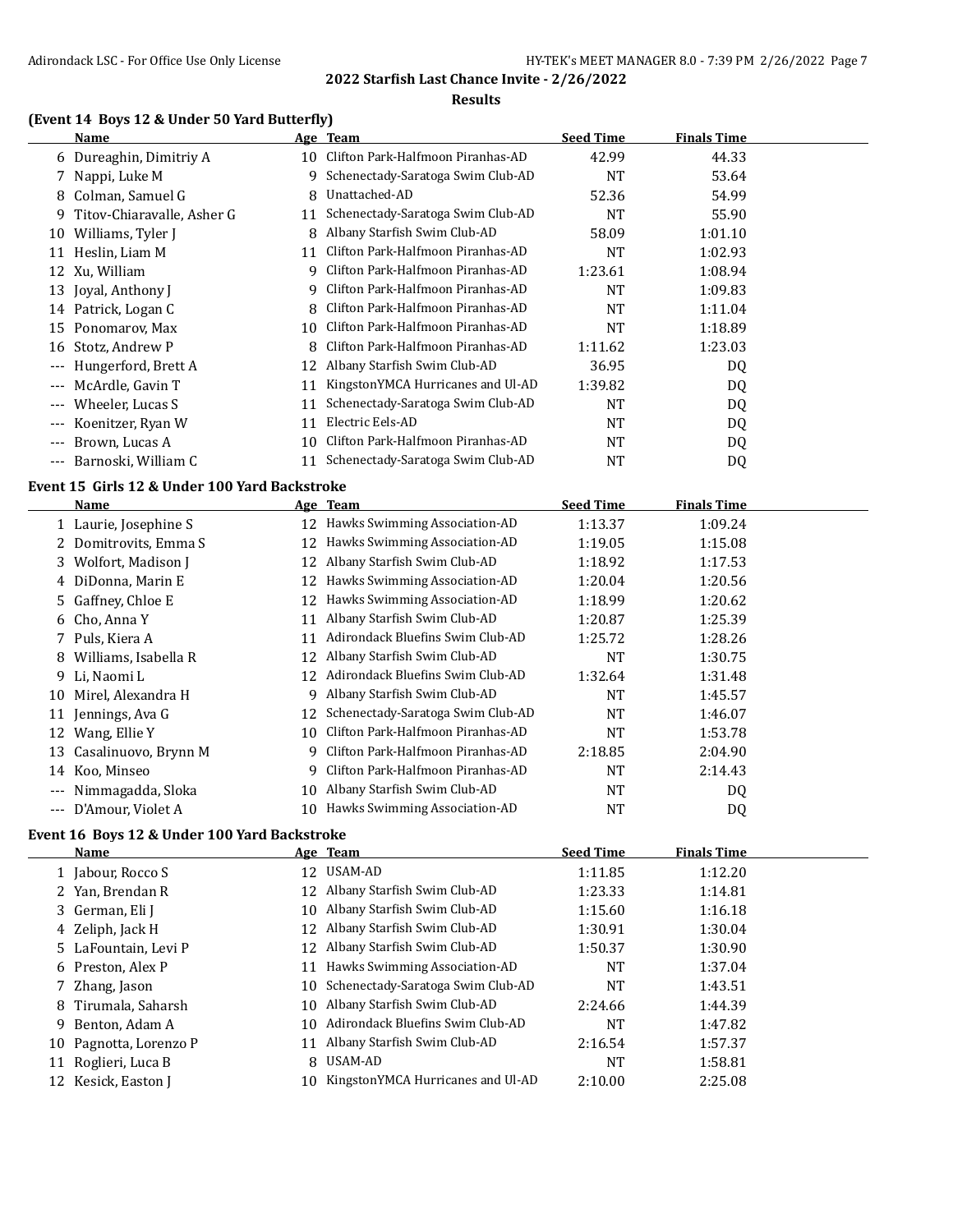#### **Results**

# **Event 17 Girls 12 & Under 50 Yard Breaststroke**

|       | <b>Name</b>                  |    | Age Team                            | <b>Seed Time</b> | <b>Finals Time</b> |  |
|-------|------------------------------|----|-------------------------------------|------------------|--------------------|--|
|       | 1 Dheeradhada, Arya J        | 12 | Albany Starfish Swim Club-AD        | 45.27            | 39.89              |  |
|       | 2 Dunbar, May R              | 12 | USAM-AD                             | 42.38            | 41.26              |  |
| 3     | Cho, Anna Y                  | 11 | Albany Starfish Swim Club-AD        | 42.49            | 41.55              |  |
| 4     | Dunbar, Georgia B            | 12 | USAM-AD                             | 44.19            | 44.40              |  |
| 5.    | Wolfort, Macy J              | 12 | Albany Starfish Swim Club-AD        | 45.05            | 44.58              |  |
| 6     | Lee, Olivia C                | 11 | Albany Starfish Swim Club-AD        | <b>NT</b>        | 44.91              |  |
| 7     | Newcomb, Lucy G              | 12 | Hawks Swimming Association-AD       | <b>NT</b>        | 46.19              |  |
| 8     | McIntyre, Mary J             | 12 | Hawks Swimming Association-AD       | 48.39            | 48.37              |  |
| 9     | Dunham, Reilly C             | 12 | Unattached-AD                       | 1:04.19          | 50.35              |  |
| 10    | Colman, Maya K               | 12 | Unattached-AD                       | 49.47            | 50.45              |  |
|       | 11 Li, Naomi L               |    | 12 Adirondack Bluefins Swim Club-AD | <b>NT</b>        | 50.66              |  |
| 12    | Lape, Ceci E                 | 10 | Albany Starfish Swim Club-AD        | 48.56            | 52.09              |  |
| 13    | D'Amour, Violet A            | 10 | Hawks Swimming Association-AD       | 52.14            | 53.32              |  |
| 14    | Boye, Ayla M                 | 11 | Tigers Aquatic Club-AD              | <b>NT</b>        | 54.72              |  |
| 15    | Ruff, Mikaella K             | 11 | Albany Starfish Swim Club-AD        | 59.23            | 55.46              |  |
| 16    | Assa, Chloe E                | 11 | Tigers Aquatic Club-AD              | 55.67            | 55.92              |  |
| 17    | Deitz, Ellie J               | 10 | Albany Starfish Swim Club-AD        | <b>NT</b>        | 58.59              |  |
| 18    | Magdon-Ismail, Sofya         | 10 | <b>USAM-AD</b>                      | <b>NT</b>        | 58.82              |  |
| 19    | Belfield, Leah M             | 11 | Hawks Swimming Association-AD       | <b>NT</b>        | 59.74              |  |
| 20    | Goetz, Giuliana A            | 9  | Adirondack Bluefins Swim Club-AD    | 1:00.62          | 59.84              |  |
| 21    | Cococcia, Mirabella A        | 11 | Albany Starfish Swim Club-AD        | 1:01.23          | 1:00.40            |  |
| 22    | Senior, Lex A                | 9  | Clifton Park-Halfmoon Piranhas-AD   | 1:30.28          | 1:03.19            |  |
| 23    | Rakoske, Morgan M            | 12 | Schenectady-Saratoga Swim Club-AD   | <b>NT</b>        | 1:03.54            |  |
| $*24$ | Fitzgerald-VanLoan, Hadley F | 11 | Tigers Aquatic Club-AD              | 1:07.55          | 1:07.56            |  |
|       | *24 Chen, Hannah             | 10 | Adirondack Bluefins Swim Club-AD    | 1:09.39          | 1:07.56            |  |
| 26    | Keller, Catherine E          | 8  | Albany Starfish Swim Club-AD        | <b>NT</b>        | 1:11.07            |  |
| 27    | Nimmagadda, Sloka            | 10 | Albany Starfish Swim Club-AD        | <b>NT</b>        | 1:21.86            |  |
| 28    | Nappi, Lexie F               | 7  | Schenectady-Saratoga Swim Club-AD   | <b>NT</b>        | 1:28.14            |  |
| $---$ | Chatterton, Emma J           | 11 | Electric Eels-AD                    | <b>NT</b>        | DQ                 |  |
|       | Willis, Aubree A             | 9  | Tigers Aquatic Club-AD              | 1:19.76          | DQ                 |  |
| $---$ | Hu, Cindy C                  | 9  | Clifton Park-Halfmoon Piranhas-AD   | NT               | DQ                 |  |
| $---$ | Quigley, Harper R            | 8  | Tigers Aquatic Club-AD              | 1:32.06          | DQ                 |  |

# **Event 18 Boys 12 & Under 50 Yard Breaststroke**

|    | Name                    |    | Age Team                          | <b>Seed Time</b> | <b>Finals Time</b> |  |
|----|-------------------------|----|-----------------------------------|------------------|--------------------|--|
|    | 1 Young, Liam D         | 12 | Tigers Aquatic Club-AD            | 36.54            | 36.22              |  |
|    | 2 Hungerford, Brett A   | 12 | Albany Starfish Swim Club-AD      | 41.49            | 41.10              |  |
|    | 3 Dureaghin, Dimitriy A | 10 | Clifton Park-Halfmoon Piranhas-AD | 43.59            | 43.04              |  |
|    | 4 Clark, Nate L         | 10 | Hawks Swimming Association-AD     | 47.82            | 45.34              |  |
|    | 5 Zeliph, Jack H        | 12 | Albany Starfish Swim Club-AD      | 49.59            | 45.54              |  |
|    | 6 Sellnow, Lucas M      | 11 | Electric Eels-AD                  | 50.42            | 49.12              |  |
|    | 7 Colman, Samuel G      | 8  | Unattached-AD                     | 54.88            | 53.59              |  |
| 8  | Wheeler, Lucas S        | 11 | Schenectady-Saratoga Swim Club-AD | <b>NT</b>        | 55.78              |  |
| 9  | Williams, Tyler J       | 8  | Albany Starfish Swim Club-AD      | 59.57            | 56.62              |  |
| 10 | Saylor, Logan A         | 9  | Hawks Swimming Association-AD     | <b>NT</b>        | 1:00.89            |  |
| 11 | Kesick, Easton J        | 10 | KingstonYMCA Hurricanes and Ul-AD | 1:12.00          | 1:03.79            |  |
| 12 | Nappi, Luke M           | 9  | Schenectady-Saratoga Swim Club-AD | NT               | 1:04.80            |  |
| 13 | Benton, Adam A          | 10 | Adirondack Bluefins Swim Club-AD  | <b>NT</b>        | 1:07.11            |  |
|    | 14 Xu, William          | 9  | Clifton Park-Halfmoon Piranhas-AD | 1:14.84          | 1:15.92            |  |
| 15 | Ponomarov, Max          | 10 | Clifton Park-Halfmoon Piranhas-AD | <b>NT</b>        | 1:16.08            |  |
| 16 | Stotz, Andrew P         | 8  | Clifton Park-Halfmoon Piranhas-AD | 1:10.78          | 1:17.13            |  |
|    |                         |    |                                   |                  |                    |  |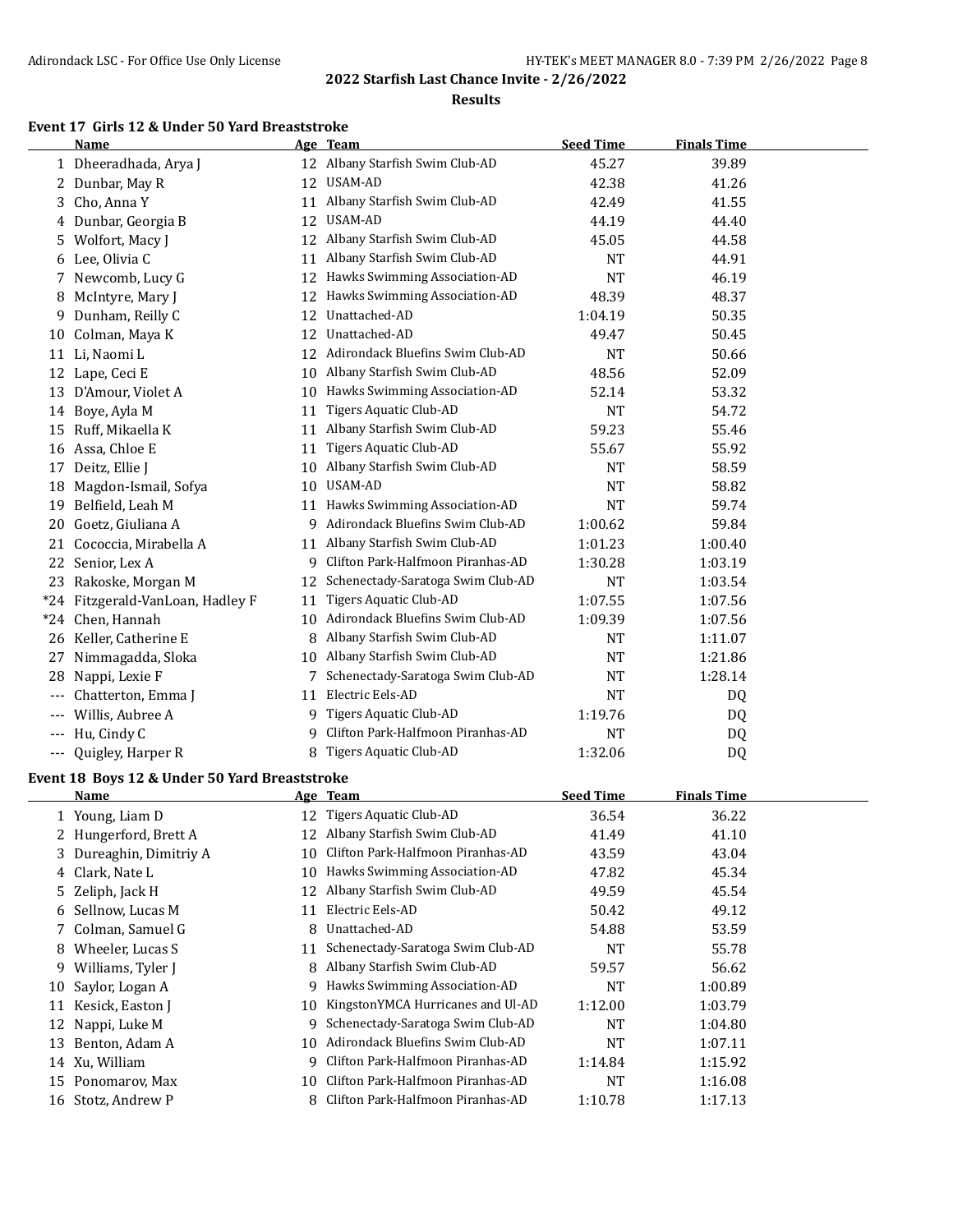**Results**

#### **(Event 18 Boys 12 & Under 50 Yard Breaststroke)**

| <b>Name</b>             |     | Age Team                            | <b>Seed Time</b> | <b>Finals Time</b> |  |
|-------------------------|-----|-------------------------------------|------------------|--------------------|--|
| --- Tirumala, Saharsh   |     | 10 Albany Starfish Swim Club-AD     | 56.77            | D <sub>0</sub>     |  |
| --- Young, Connor A     | 10. | Electric Eels-AD                    | NT               | DQ                 |  |
| --- Feuerbach, Sam T    |     | 7 Albany Starfish Swim Club-AD      | NT               | DQ                 |  |
| --- McArdle, Gavin T    | 11  | KingstonYMCA Hurricanes and Ul-AD   | 1:47.78          | DQ                 |  |
| --- Zhao, Ethan         |     | Jammin' Jellyfish Swim Club-AD<br>q | NΤ               | D <sub>0</sub>     |  |
| --- Horstmyer, Erik D   |     | 8 Clifton Park-Halfmoon Piranhas-AD | 1:31.20          | DQ                 |  |
| --- Barnoski, William C | 11  | Schenectady-Saratoga Swim Club-AD   | NT               | DQ                 |  |

#### **Event 19 Girls 12 & Under 100 Yard Freestyle**

|    | <b>Name</b>            |    | Age Team                          | <b>Seed Time</b> | <b>Finals Time</b> |  |
|----|------------------------|----|-----------------------------------|------------------|--------------------|--|
|    | 1 Laurie, Josephine S  |    | 12 Hawks Swimming Association-AD  | 1:03.99          | 1:03.92            |  |
| 2. | Miron, Sofia L         | 12 | Adirondack Bluefins Swim Club-AD  | 1:11.70          | 1:12.31            |  |
|    | 3 Puls, Kiera A        | 11 | Adirondack Bluefins Swim Club-AD  | 1:14.42          | 1:14.57            |  |
| 4  | Domitrovits, Emma S    | 12 | Hawks Swimming Association-AD     | 1:24.97          | 1:15.29            |  |
| 5  | McIntyre, Mary J       | 12 | Hawks Swimming Association-AD     | 1:19.98          | 1:16.28            |  |
| 6  | Lee, Olivia C          | 11 | Albany Starfish Swim Club-AD      | 1:14.90          | 1:16.92            |  |
| 7. | Williams, Isabella R   | 12 | Albany Starfish Swim Club-AD      | NT               | 1:18.37            |  |
| 8  | Kapusta, Addie M       | 11 | Electric Eels-AD                  | <b>NT</b>        | 1:18.98            |  |
| 9  | MacLeod, Addison M     | 11 | USAM-AD                           | 1:14.79          | 1:19.40            |  |
| 10 | Laurie, Makena G       | 10 | Hawks Swimming Association-AD     | NT               | 1:19.88            |  |
| 11 | McAllister, Riley A    | 10 | Jammin' Jellyfish Swim Club-AD    | 1:21.89          | 1:22.87            |  |
| 12 | Farrell, Macayla M     | 12 | Albany Starfish Swim Club-AD      | 1:19.24          | 1:24.31            |  |
| 13 | D'Amour, Violet A      | 10 | Hawks Swimming Association-AD     | 1:27.33          | 1:25.46            |  |
| 14 | Marsello, Madeline G   | 12 | Jammin' Jellyfish Swim Club-AD    | 1:22.46          | 1:25.55            |  |
| 15 | Cococcia, Mirabella A  | 11 | Albany Starfish Swim Club-AD      | 1:29.03          | 1:26.61            |  |
| 16 | Welch, Maddie M        | 12 | Albany Starfish Swim Club-AD      | <b>NT</b>        | 1:26.67            |  |
| 17 | Gallo, Tess A          | 10 | KingstonYMCA Hurricanes and Ul-AD | 1:22.34          | 1:27.40            |  |
| 18 | Quackenbush, Leah H    | 10 | Albany Starfish Swim Club-AD      | 1:46.18          | 1:29.12            |  |
| 19 | Newcomb, Cora J        | 9  | Hawks Swimming Association-AD     | NT               | 1:33.71            |  |
| 20 | Magdon-Ismail, Sofya   | 10 | <b>USAM-AD</b>                    | 1:38.81          | 1:39.59            |  |
| 21 | Belfield, Leah M       | 11 | Hawks Swimming Association-AD     | <b>NT</b>        | 1:39.73            |  |
| 22 | Assa, Chloe E          | 11 | Tigers Aquatic Club-AD            | 1:36.41          | 1:45.71            |  |
| 23 | Boye, Ayla M           | 11 | Tigers Aquatic Club-AD            | NT               | 1:46.70            |  |
|    | 24 Keller, Catherine E | 8  | Albany Starfish Swim Club-AD      | <b>NT</b>        | 1:47.17            |  |
| 25 | Nimmagadda, Sloka      | 10 | Albany Starfish Swim Club-AD      | 2:03.48          | 1:57.30            |  |
| 26 | Nappi, Lexie F         |    | Schenectady-Saratoga Swim Club-AD | NT               | 2:05.20            |  |
| 27 | Johnson, Anna D        | 8  | Tigers Aquatic Club-AD            | NT               | 2:08.01            |  |
| 28 | Benton, Emma V         |    | Adirondack Bluefins Swim Club-AD  | <b>NT</b>        | 2:25.87            |  |

#### **Event 20 Boys 12 & Under 100 Yard Freestyle**

 $\overline{a}$ 

| Name                 |     | Age Team                             | <b>Seed Time</b> | <b>Finals Time</b> |  |
|----------------------|-----|--------------------------------------|------------------|--------------------|--|
| 1 Jabour, Rocco S    | 12. | USAM-AD                              | 1:01.20          | 1:02.33            |  |
| 2 Yan, Brendan R     |     | 12 Albany Starfish Swim Club-AD      | 1:17.05          | 1:08.17            |  |
| 3 Wolk, Caison M     | 11  | USAM-AD                              | 1:07.89          | 1:08.55            |  |
| 4 McCord, Grady A    |     | 11 KingstonYMCA Hurricanes and Ul-AD | 1:08.51          | 1:10.82            |  |
| 5 Zeliph, Jack H     |     | 12 Albany Starfish Swim Club-AD      | 1:16.61          | 1:19.13            |  |
| 6 LaFountain, Levi P |     | 12 Albany Starfish Swim Club-AD      | 1:22.07          | 1:19.50            |  |
| 7 German, Levi J     |     | 10 Albany Starfish Swim Club-AD      | 1:24.09          | 1:23.96            |  |
| 8 Preston, Alex P    | 11  | Hawks Swimming Association-AD        | 1:35.55          | 1:26.26            |  |
| 9 Koenitzer, Ryan W  | 11  | Electric Eels-AD                     | 1:32.40          | 1:32.40            |  |
| 10 Williams, Tyler J | 8   | Albany Starfish Swim Club-AD         | NT               | 1:36.39            |  |
| 11 Zhang, Jason      |     | 10 Schenectady-Saratoga Swim Club-AD | NT               | 1:36.41            |  |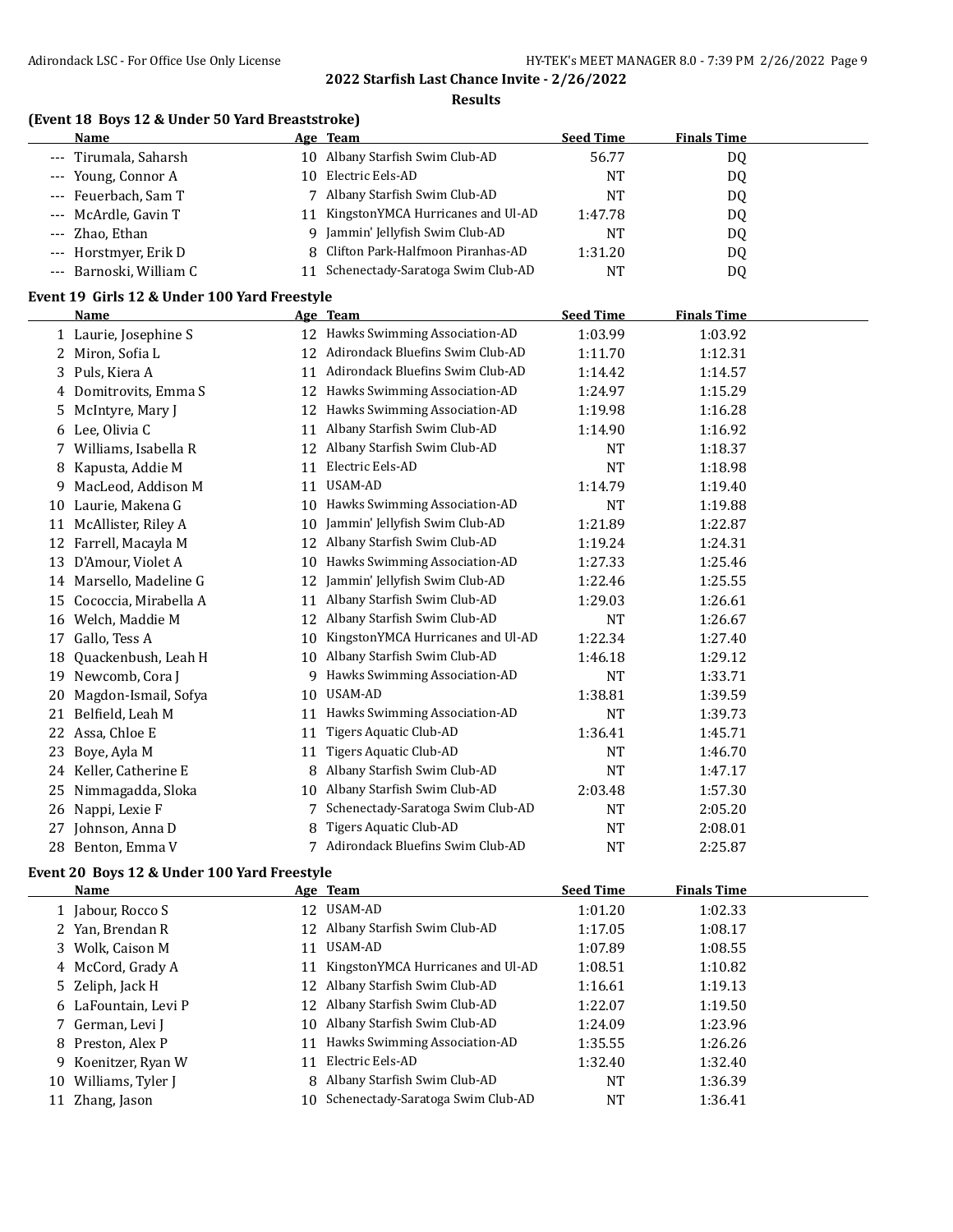#### **Results**

### **(Event 20 Boys 12 & Under 100 Yard Freestyle)**

|    | Name                   |     | Age Team                             | <b>Seed Time</b> | <b>Finals Time</b> |  |
|----|------------------------|-----|--------------------------------------|------------------|--------------------|--|
|    | 12 Tirumala, Saharsh   | 10  | Albany Starfish Swim Club-AD         | 1:48.82          | 1:37.33            |  |
| 13 | Heslin, Liam M         |     | 11 Clifton Park-Halfmoon Piranhas-AD | 1:43.38          | 1:38.26            |  |
|    | 14 Pagnotta, Lorenzo P |     | 11 Albany Starfish Swim Club-AD      | 2:00.42          | 1:41.86            |  |
|    | 15 Benton, Adam A      | 10  | Adirondack Bluefins Swim Club-AD     | <b>NT</b>        | 1:43.36            |  |
|    | 16 Colman, Samuel G    | 8.  | Unattached-AD                        | 2:08.96          | 1:43.42            |  |
|    | 17 Brown, Lucas A      | 10. | Clifton Park-Halfmoon Piranhas-AD    | 1:46.78          | 1:47.96            |  |
|    | 18 Joyal, Anthony J    | q   | Clifton Park-Halfmoon Piranhas-AD    | 1:55.89          | 1:55.89            |  |
|    | 19 Roglieri, Luca B    |     | 8 USAM-AD                            | <b>NT</b>        | 1:57.90            |  |
|    | 20 Zhao, Ethan         | q   | Jammin' Jellyfish Swim Club-AD       | NT               | 2:00.76            |  |
|    | 21 Ponomarov, Max      | 10. | Clifton Park-Halfmoon Piranhas-AD    | 1:48.36          | 2:04.82            |  |
|    | 22 Bawla, Ali M        |     | Jammin' Jellyfish Swim Club-AD       | 2:06.83          | 2:08.79            |  |

#### **Event 21 Mixed 12 & Under 200 Yard IM**

 $\overline{\phantom{a}}$ 

| Name                  | Age Team                            | Seed Time | <b>Finals Time</b> |  |
|-----------------------|-------------------------------------|-----------|--------------------|--|
| 1 Laurie, Josephine S | 12 Hawks Swimming Association-AD    | 2:45.08   | 2:38.59            |  |
| 2 Young, Liam D       | 12 Tigers Aquatic Club-AD           | NT        | 2:41.81            |  |
| 3 Gaffney, Chloe E    | 12 Hawks Swimming Association-AD    | NT        | 2:47.73            |  |
| Miron, Sofia L        | 12 Adirondack Bluefins Swim Club-AD | 2:57.39   | 2:56.93            |  |

#### **Event 22 Men 10 & Under 200 Yard IM**

| Name                   | Age Team                        | <b>Seed Time</b> | <b>Finals Time</b> |  |
|------------------------|---------------------------------|------------------|--------------------|--|
| 1 Hungerford, Cole B   | 10 Albany Starfish Swim Club-AD | NT               | 2:50.95            |  |
| 2 Hungerford, Landon B | 10 Albany Starfish Swim Club-AD | NT               | 2:54.32            |  |

#### **Event 23 Girls Open 200 Yard Freestyle**

|    | Name                 |    | Age Team                          | <b>Seed Time</b> | <b>Finals Time</b> |
|----|----------------------|----|-----------------------------------|------------------|--------------------|
|    | 1 Ball, Clarissa H   | 16 | Albany Starfish Swim Club-AD      | 2:06.53          | 2:06.42            |
|    | 2 Ricard, Skylar M   | 15 | Adirondack Bluefins Swim Club-AD  | <b>NT</b>        | 2:08.54            |
| 3. | Gerstler, Kelsey N   | 16 | Albany Starfish Swim Club-AD      | 2:12.06          | 2:08.83            |
| 4  | Steeves, Caroline H  | 17 | KingstonYMCA Hurricanes and Ul-AD | 2:06.68          | 2:09.00            |
| 5. | Cho, Eileen Y        | 15 | Albany Starfish Swim Club-AD      | 2:10.42          | 2:09.75            |
|    | 6 Pizzarello, Maya L | 14 | Hawks Swimming Association-AD     | 2:24.66          | 2:09.89            |
| 7  | MacLeod, Angelina M  | 13 | USAM-AD                           | 2:12.50          | 2:10.08            |
| 8  | Wyland, Rachel K     | 17 | Albany Starfish Swim Club-AD      | 2:08.26          | 2:11.97            |
| 9  | Carroll, Hannah M    | 16 | Adirondack Bluefins Swim Club-AD  | 2:11.42          | 2:12.23            |
| 10 | Rappazzo, Qian M     | 18 | USAM-AD                           | 2:14.82          | 2:12.47            |
| 11 | Young, Grace M       | 14 | Tigers Aquatic Club-AD            | 2:20.08          | 2:13.80            |
| 12 | McFarland, Maddie J  | 13 | Adirondack Bluefins Swim Club-AD  | 2:15.43          | 2:14.17            |
| 13 | Wright, Becca M      | 15 | Electric Eels-AD                  | 2:10.85          | 2:15.34            |
| 14 | Dheeradhada, Ally J  | 14 | Albany Starfish Swim Club-AD      | 2:20.27          | 2:16.74            |
| 15 | Kropp, Paige H       | 14 | Electric Eels-AD                  | 2:24.04          | 2:16.87            |
| 16 | Boenau, Carlye Ana T | 15 | Adirondack Bluefins Swim Club-AD  | 2:10.73          | 2:18.90            |
| 17 | Yafayeva, Roxana Z   | 13 | Albany Starfish Swim Club-AD      | 2:19.44          | 2:19.02            |
| 18 | Mieu, Shayla S       | 13 | Adirondack Bluefins Swim Club-AD  | 2:48.75          | 2:20.65            |
| 19 | Heckler, Felicity A  | 15 | Albany Starfish Swim Club-AD      | 2:18.23          | 2:23.93            |
| 20 | Vondra, Sarah E      | 14 | Hawks Swimming Association-AD     | <b>NT</b>        | 2:24.66            |
| 21 | Lutz, Olivia G       | 14 | Jammin' Jellyfish Swim Club-AD    | 2:53.84          | 2:24.99            |
| 22 | Kao, Yirou -         | 13 | Jammin' Jellyfish Swim Club-AD    | 2:36.44          | 2:25.29            |
| 23 | Welch, Victoria L    | 17 | Jammin' Jellyfish Swim Club-AD    | 2:23.80          | 2:25.30            |
| 24 | Van Loan, Kay M      | 13 | KingstonYMCA Hurricanes and Ul-AD | 2:49.15          | 2:25.54            |
| 25 | Sliper, Kaylee P     | 14 | Schenectady-Saratoga Swim Club-AD | NT               | 2:28.45            |
|    | 26 McShane, Sarah M  | 17 | Jammin' Jellyfish Swim Club-AD    | 2:18.76          | 2:28.56            |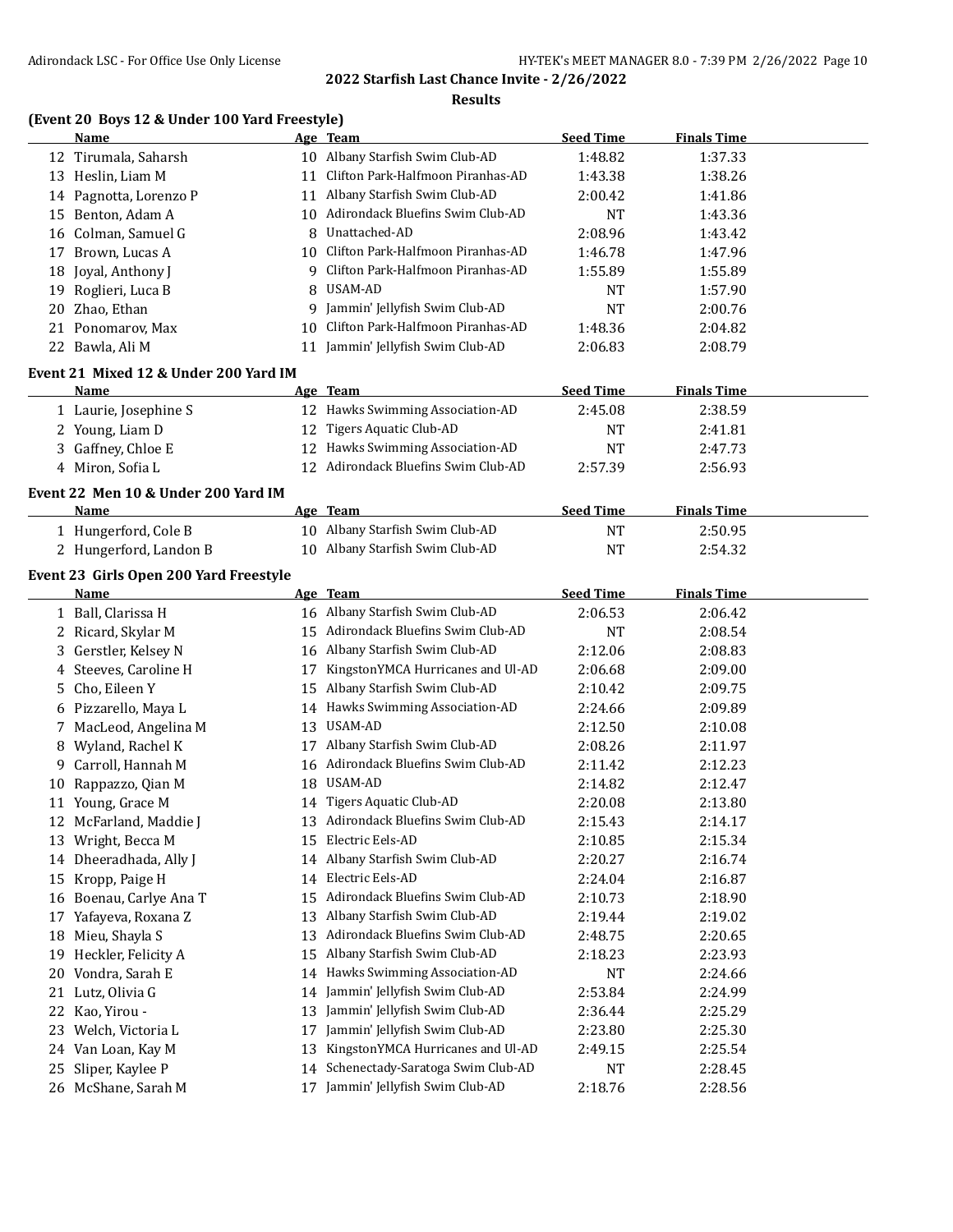#### **Results**

# **(Event 23 Girls Open 200 Yard Freestyle)**

|    | Name                                                 |    | Age Team                             | <b>Seed Time</b> | <b>Finals Time</b> |  |
|----|------------------------------------------------------|----|--------------------------------------|------------------|--------------------|--|
|    | 27 Guilmette, Anna E                                 |    | 14 Albany Starfish Swim Club-AD      | 2:59.87          | 2:28.89            |  |
|    | 28 Carney, Tori L                                    | 15 | Jammin' Jellyfish Swim Club-AD       | 2:39.76          | 2:30.82            |  |
|    | 29 McArdle, Grace B                                  | 13 | KingstonYMCA Hurricanes and Ul-AD    | 2:34.10          | 2:39.67            |  |
| 30 | Scaringe, Veronica M                                 | 13 | Jammin' Jellyfish Swim Club-AD       | 3:10.30          | 2:52.50            |  |
|    | 31 Turan, Izzy R                                     | 15 | USAM-AD                              | 3:14.32          | 2:55.68            |  |
|    | 32 Lape, Bella M                                     |    | 14 Albany Starfish Swim Club-AD      | <b>NT</b>        | 2:56.16            |  |
|    | 33 Tirumala, Saanvi                                  | 13 | Albany Starfish Swim Club-AD         | 3:07.40          | 3:06.10            |  |
|    | 34 Mooney, Nora C                                    | 16 | Jammin' Jellyfish Swim Club-AD       | <b>NT</b>        | 3:10.22            |  |
|    | 35 Scaringe, Elizabeth J                             | 12 | Jammin' Jellyfish Swim Club-AD       | NT               | 3:14.90            |  |
|    |                                                      |    |                                      |                  |                    |  |
|    | Event 24 Boys Open 200 Yard Freestyle<br><b>Name</b> |    |                                      | <b>Seed Time</b> | <b>Finals Time</b> |  |
|    |                                                      |    | Age Team                             |                  |                    |  |
|    | 1 Cassella, Louie                                    |    | 16 Unattached-AD                     | 2:00.11          | 1:51.90            |  |
|    | 2 Staudinger, Sam P                                  |    | 13 Albany Starfish Swim Club-AD      | 2:01.06          | 1:59.04            |  |
|    | 3 Shannon, Henry D                                   |    | 14 KingstonYMCA Hurricanes and Ul-AD | <b>NT</b>        | 2:00.36            |  |
|    | 4 Carroll, Luke J                                    | 15 | Unattached-AD                        | 2:18.22          | 2:05.69            |  |
| 5  | Burkhardt, Keegan J                                  | 14 | KingstonYMCA Hurricanes and Ul-AD    | 2:07.24          | 2:05.81            |  |
|    | 6 Zeliph, Thomas J                                   |    | 14 Albany Starfish Swim Club-AD      | 2:08.90          | 2:07.24            |  |
|    | 7 LaFountain, Toby P                                 | 15 | Albany Starfish Swim Club-AD         | 2:03.40          | 2:13.03            |  |
|    | 8 Novikov, Daniel A                                  |    | 14 Jammin' Jellyfish Swim Club-AD    | 2:39.05          | 2:32.34            |  |
| 9  | Barlow, Jake R                                       | 11 | Crocodiles-AD                        | 3:32.39          | 2:46.20            |  |
|    | 10 Priestley, Benjamin G                             |    | 14 Schenectady-Saratoga Swim Club-AD | NT               | 2:47.40            |  |
|    | 11 Wilford, Juneau A                                 |    | 13 Schenectady-Saratoga Swim Club-AD | <b>NT</b>        | 2:50.67            |  |
|    | Event 25 Girls Open 100 Yard Butterfly               |    |                                      |                  |                    |  |
|    | <b>Name</b>                                          |    | Age Team                             | <b>Seed Time</b> | <b>Finals Time</b> |  |
|    | 1 Otis, Katie M                                      |    | 15 Hawks Swimming Association-AD     | 1:06.33          | 1:06.43            |  |
|    | 2 Benvenuto, Mariana V                               | 17 | Electric Eels-AD                     | 1:03.19          | 1:07.08            |  |
|    | 3 Carroll, Abby E                                    |    | 16 Adirondack Bluefins Swim Club-AD  | 1:08.10          | 1:07.30            |  |
|    | 4 Steeves, Caroline H                                | 17 | KingstonYMCA Hurricanes and Ul-AD    | 1:08.00          | 1:09.38            |  |
|    | 5 Bard, Alexandria S                                 | 16 | Electric Eels-AD                     | 1:10.12          | 1:10.01            |  |
|    | 6 Carroll, Hannah M                                  | 16 | Adirondack Bluefins Swim Club-AD     | 1:03.26          | 1:10.78            |  |
|    | 7 Young, Grace M                                     | 14 | Tigers Aquatic Club-AD               | 1:10.95          | 1:14.76            |  |
| 8  | Cuff, Hayle A                                        | 16 | KingstonYMCA Hurricanes and Ul-AD    | 1:14.77          | 1:17.68            |  |
|    | 9 Antolick, Ellen R                                  | 13 | Albany Starfish Swim Club-AD         | NT               | 1:20.41            |  |
|    | 10 Boldyrev, Anastasia E                             |    | 16 Albany Starfish Swim Club-AD      | 1:09.98          | 1:20.75            |  |
|    | 11 Guilmette, Anna E                                 |    | 14 Albany Starfish Swim Club-AD      | <b>NT</b>        | 1:24.45            |  |
|    | 12 Vroman, Ava G                                     |    | 13 Crocodiles-AD                     | 1:22.55          | 1:24.71            |  |
|    | 13 Murphy, Ella R                                    |    | 14 Hawks Swimming Association-AD     | <b>NT</b>        | 1:29.34            |  |
|    | 14 Grogan, Alyssa R                                  |    | 14 Albany Starfish Swim Club-AD      | <b>NT</b>        | 1:35.54            |  |
|    |                                                      |    |                                      |                  |                    |  |
|    | Event 26 Boys Open 100 Yard Butterfly                |    |                                      |                  |                    |  |
|    | <b>Name</b>                                          |    | Age Team                             | <b>Seed Time</b> | <b>Finals Time</b> |  |
|    | 1 Zeliph jr., Jason E                                |    | 16 Albany Starfish Swim Club-AD      | 1:03.85          | 59.20              |  |
|    | 2 Giannetti, Joe P                                   | 17 | Albany Starfish Swim Club-AD         | 1:01.41          | 59.53              |  |
|    | 3 Andersen, Nathanial W                              | 17 | Electric Eels-AD                     | 58.70            | 1:01.13            |  |
|    | 4 LaFountain, Benjamin P                             | 19 | Albany Starfish Swim Club-AD         | 58.20            | 1:01.43            |  |
|    | 5 LaFountain, Nathan P                               | 17 | Albany Starfish Swim Club-AD         | 1:01.23          | 1:03.30            |  |
|    | 6 Han, Franklin                                      | 15 | Albany Starfish Swim Club-AD         | 1:05.00          | 1:03.86            |  |
|    | Delisa, Corey B                                      | 18 | Electric Eels-AD                     | 1:03.49          | 1:04.37            |  |
|    | 8 Shannon, Henry D                                   |    | 14 KingstonYMCA Hurricanes and Ul-AD | NT               | 1:09.16            |  |

9 Sulik, Justin R 14 Albany Starfish Swim Club-AD 1:13.64 1:10.16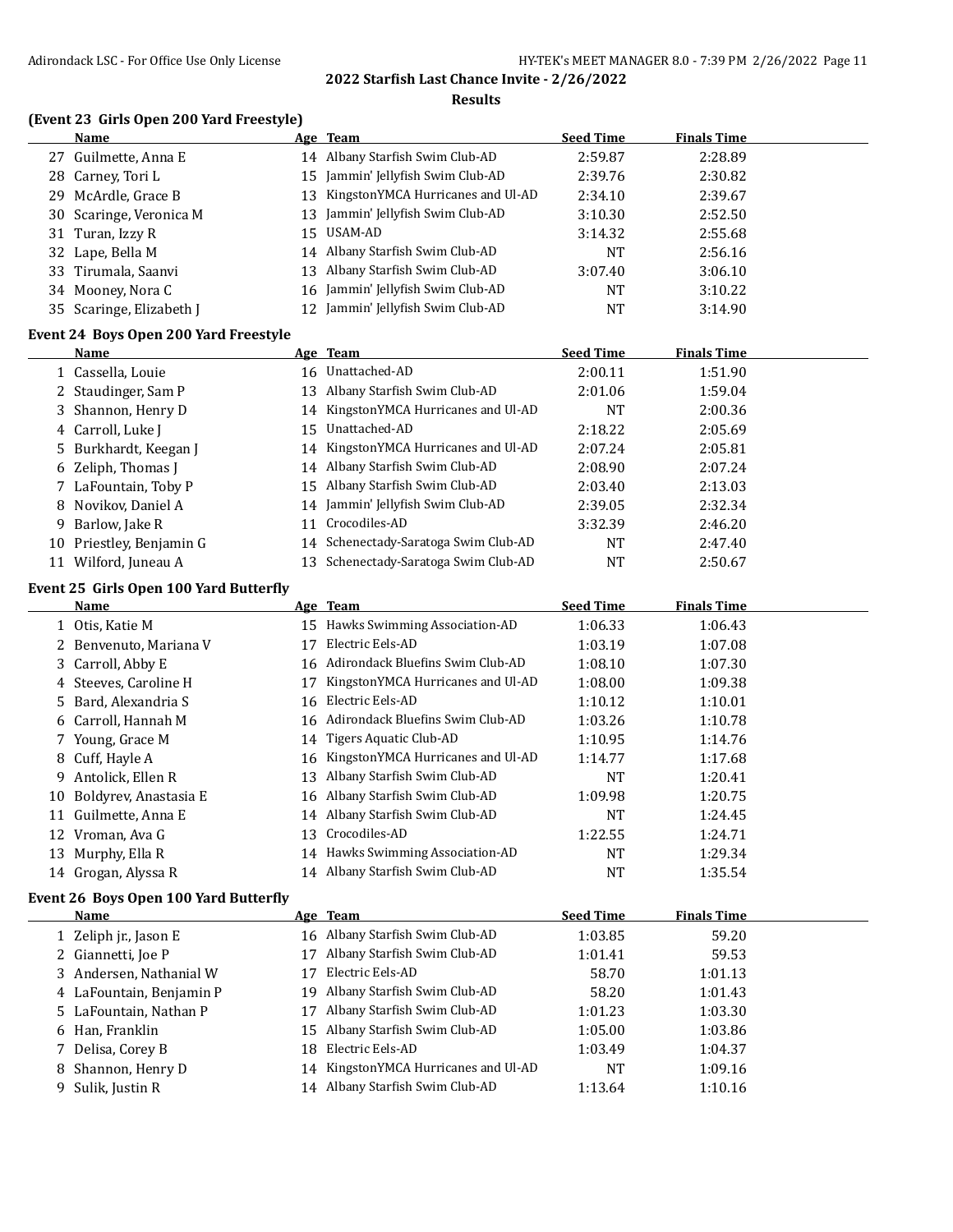### **2022 Starfish Last Chance Invite - 2/26/2022 Results**

### **(Event 26 Boys Open 100 Yard Butterfly)**

|    | Name                                            |     | Age Team                             | <b>Seed Time</b>   | <b>Finals Time</b> |  |
|----|-------------------------------------------------|-----|--------------------------------------|--------------------|--------------------|--|
|    | 10 Burkhardt, Keegan J                          |     | 14 KingstonYMCA Hurricanes and Ul-AD | 1:15.29            | 1:13.22            |  |
|    | 11 Van Loan, Rory R                             | 9   | KingstonYMCA Hurricanes and Ul-AD    | 1:36.00            | 1:29.98            |  |
|    | --- LaFountain, Jackson P                       |     | 14 Albany Starfish Swim Club-AD      | NT                 | DQ                 |  |
|    |                                                 |     |                                      |                    |                    |  |
|    | Event 27 Girls Open 200 Yard Backstroke<br>Name |     | Age Team                             | <b>Seed Time</b>   | <b>Finals Time</b> |  |
|    |                                                 |     | 16 Albany Starfish Swim Club-AD      | 2:20.00            | 2:17.86            |  |
|    | 1 Lawler, Morgan K                              |     | 15 Albany Starfish Swim Club-AD      |                    |                    |  |
|    | 2 Mohamed, Amber H                              |     | 15 Adirondack Bluefins Swim Club-AD  | 2:26.90            | 2:22.54            |  |
|    | 3 Sanai, Roya K                                 |     | 16 Adirondack Bluefins Swim Club-AD  | 2:23.51<br>2:29.38 | 2:24.77            |  |
|    | 4 Carroll, Abby E                               |     | 18 USAM-AD                           |                    | 2:25.13            |  |
| 5. | Rappazzo, Qian M                                |     |                                      | 2:27.55            | 2:26.89            |  |
| 6  | Wyland, Rachel K                                |     | 17 Albany Starfish Swim Club-AD      | 2:20.34            | 2:27.57            |  |
| 7  | Carroll, Hannah M                               |     | 16 Adirondack Bluefins Swim Club-AD  | 2:28.45            | 2:31.85            |  |
| 8  | Boenau, Carlye Ana T                            |     | 15 Adirondack Bluefins Swim Club-AD  | 2:28.79            | 2:33.34            |  |
|    | --- Turan, Izzy R                               |     | 15 USAM-AD                           | 3:15.22            | DQ                 |  |
|    | Event 28 Boys Open 200 Yard Backstroke          |     |                                      |                    |                    |  |
|    | Name                                            |     | Age Team                             | <b>Seed Time</b>   | <b>Finals Time</b> |  |
|    | 1 Zeliph, Thomas J                              |     | 14 Albany Starfish Swim Club-AD      | 2:19.36            | 2:18.00            |  |
|    | 2 Wilford, Juneau A                             |     | 13 Schenectady-Saratoga Swim Club-AD | <b>NT</b>          | 3:27.40            |  |
|    | Event 29 Girls Open 100 Yard Breaststroke       |     |                                      |                    |                    |  |
|    | Name                                            |     | Age Team                             | <b>Seed Time</b>   | <b>Finals Time</b> |  |
|    | 1 Cho, Eileen Y                                 |     | 15 Albany Starfish Swim Club-AD      | 1:14.10            | 1:17.83            |  |
|    | 2 Gerstler, Kelsey N                            |     | 16 Albany Starfish Swim Club-AD      | 1:17.83            | 1:18.04            |  |
|    | 3 Lind, Samantha P                              |     | 15 Albany Starfish Swim Club-AD      | 1:19.69            | 1:18.50            |  |
|    | 4 Carney, Tori L                                | 15  | Jammin' Jellyfish Swim Club-AD       | 1:18.66            | 1:19.36            |  |
| 5. | Sommo, Brooke M                                 |     | 17 Albany Starfish Swim Club-AD      | 1:17.51            | 1:19.46            |  |
| 6  | Chorzempa, Abigail C                            | 15  | Tigers Aquatic Club-AD               | 1:17.38            | 1:19.61            |  |
|    | 7 Lindecke, Emma C                              | 18  | Electric Eels-AD                     | 1:11.59            | 1:19.97            |  |
| 8  | MacLeod, Angelina M                             | 13  | USAM-AD                              | 1:22.24            | 1:20.96            |  |
| 9  | Rappazzo, Qian M                                |     | 18 USAM-AD                           | 1:20.21            | 1:21.08            |  |
| 10 | Ball, Ana A                                     |     | 14 Albany Starfish Swim Club-AD      | 1:21.02            | 1:21.24            |  |
| 11 | McMahon, Lizzy M                                |     | 14 Adirondack Bluefins Swim Club-AD  | 1:27.46            | 1:22.51            |  |
|    | 12 Young, Grace M                               | 14  | Tigers Aquatic Club-AD               | 1:26.58            | 1:24.89            |  |
| 13 | Ryan, Katrina A                                 |     | 16 Albany Starfish Swim Club-AD      | 1:19.73            | 1:25.61            |  |
|    | 14 Pizzarello, Maya L                           |     | 14 Hawks Swimming Association-AD     | 1:25.39            | 1:26.57            |  |
|    | 15 Yafayeva, Roxana Z                           |     | 13 Albany Starfish Swim Club-AD      | 1:23.62            | 1:27.45            |  |
|    | 16 Mieu, Shayla S                               | 13. | Adirondack Bluefins Swim Club-AD     | 1:26.76            | 1:27.97            |  |
|    | 17 Cuff, Hayle A                                | 16  | KingstonYMCA Hurricanes and Ul-AD    | 1:25.36            | 1:30.56            |  |
|    | 18 Paul, Maeve K                                | 12  | <b>Tigers Aquatic Club-AD</b>        | 1:34.45            | 1:30.68            |  |
| 19 | Van Loan, Kay M                                 | 13  | KingstonYMCA Hurricanes and Ul-AD    | 1:42.50            | 1:31.60            |  |
| 20 | Sliper, Kaylee P                                | 14  | Schenectady-Saratoga Swim Club-AD    | <b>NT</b>          | 1:32.84            |  |
| 21 | Villaume, Emma F                                | 13  | Albany Starfish Swim Club-AD         | 1:32.60            | 1:35.77            |  |
| 22 | Tirumala, Saanvi                                | 13  | Albany Starfish Swim Club-AD         | 1:36.98            | 1:38.46            |  |
|    | 23 Frew, Emery P                                | 13  | Crocodiles-AD                        | 1:38.09            | 1:38.84            |  |
| 24 | Scaringe, Elizabeth J                           | 12  | Jammin' Jellyfish Swim Club-AD       | 1:47.90            | 1:43.72            |  |
| 25 | Unger-O'Shea, Nevaeh R                          | 13  | USAM-AD                              | 1:45.39            | 1:46.62            |  |
|    | 26 Scaringe, Veronica M                         | 13  | Jammin' Jellyfish Swim Club-AD       | 1:46.08            | 1:49.59            |  |
|    |                                                 |     |                                      |                    |                    |  |
|    | Event 30 Boys Open 100 Yard Breaststroke        |     |                                      |                    |                    |  |
|    | <u>Name</u>                                     |     | Age Team                             | <b>Seed Time</b>   | <b>Finals Time</b> |  |
|    | 1 LaFountain, Toby P                            |     | 15 Albany Starfish Swim Club-AD      | 1:09.33            | 1:08.18            |  |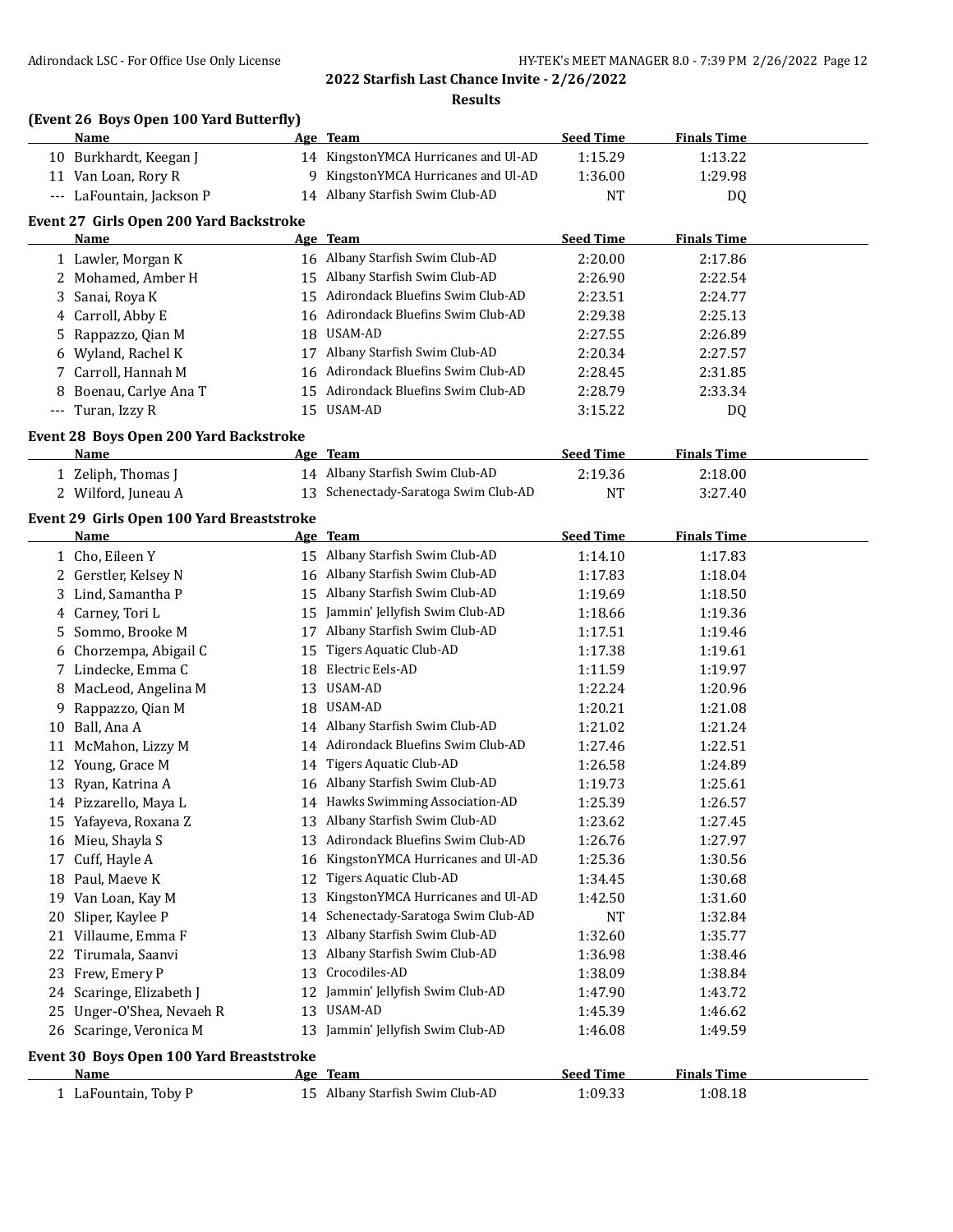#### **Results**

## **(Event 30 Boys Open 100 Yard Breaststroke)**

|    | <b>Name</b>                           |    | Age Team                            | <b>Seed Time</b> | <b>Finals Time</b> |
|----|---------------------------------------|----|-------------------------------------|------------------|--------------------|
|    | 2 Zeliph jr., Jason E                 |    | 16 Albany Starfish Swim Club-AD     | 1:10.76          | 1:08.77            |
|    | 3 Giannetti, Joe P                    | 17 | Albany Starfish Swim Club-AD        | 1:10.65          | 1:10.16            |
| 4  | Reichl, Dylan J                       | 15 | Adirondack Bluefins Swim Club-AD    | 1:10.74          | 1:10.63            |
| 5  | Jerome, Christian V                   | 13 | USAM-AD                             | 1:10.66          | 1:11.17            |
| 6  | Kuang, Everest Z                      | 14 | Adirondack Bluefins Swim Club-AD    | 1:12.83          | 1:12.02            |
| 7  | Travis, Jasper E                      | 14 | USAM-AD                             | 1:13.67          | 1:14.09            |
| 8  | D'Amico, David A                      | 15 | Albany Starfish Swim Club-AD        | NT               | 1:14.49            |
| 9. | Van Wie, Samuel I                     | 16 | Electric Eels-AD                    | 1:16.15          | 1:15.32            |
| 10 | Steele, Carter A                      | 14 | Albany Starfish Swim Club-AD        | 1:20.27          | 1:15.67            |
|    | 11 Sulik, Justin R                    | 14 | Albany Starfish Swim Club-AD        | 1:25.35          | 1:17.88            |
| 12 | Sasson, Ya'ir                         | 14 | Unattached-AD                       | 1:21.90          | 1:18.21            |
| 13 | Carroll, Luke J                       | 15 | Unattached-AD                       | 1:20.79          | 1:20.20            |
|    | 14 Orcutt, Andrew T                   |    | 14 USAM-AD                          | 1:24.52          | 1:20.68            |
| 15 | Sahota, Samarth S                     | 15 | Albany Starfish Swim Club-AD        | 1:31.02          | 1:29.15            |
| 16 | Uhl, Drew J                           | 13 | Tigers Aquatic Club-AD              | 1:39.03          | 1:36.63            |
| 17 | Menard, Ezra I                        | 13 | USAM-AD                             | NT               | 1:42.08            |
|    | 18 Barlow, Jake R                     |    | 11 Crocodiles-AD                    | NT               | 1:43.69            |
|    | 19 Van Loan, Rory R                   | 9  | KingstonYMCA Hurricanes and Ul-AD   | 1:45.00          | 1:45.81            |
|    | Event 31 Girls Open 50 Yard Freestyle |    |                                     |                  |                    |
|    | <b>Name</b>                           |    | Age Team                            | <b>Seed Time</b> | <b>Finals Time</b> |
|    | 1 Sommo, Brooke M                     |    | 17 Albany Starfish Swim Club-AD     | 26.10            | 26.63              |
| 2  | Otis, Katie M                         | 15 | Hawks Swimming Association-AD       | 27.51            | 27.45              |
| 3  | Ricard, Skylar M                      | 15 | Adirondack Bluefins Swim Club-AD    | 26.67            | 27.48              |
| 4  | Benvenuto, Mariana V                  | 17 | Electric Eels-AD                    | 27.52            | 27.50              |
| 5  | Carroll, Abby E                       |    | 16 Adirondack Bluefins Swim Club-AD | 27.86            | 27.68              |
| 6  | Steeves, Caroline H                   | 17 | KingstonYMCA Hurricanes and Ul-AD   | 26.44            | 27.79              |
| 7  | Mohamed, Amber H                      |    | 15 Albany Starfish Swim Club-AD     | 27.25            | 27.88              |
| 8  | Wright, Becca M                       | 15 | Electric Eels-AD                    | 26.49            | 27.92              |
| 9  | Bard, Alexandria S                    | 16 | Electric Eels-AD                    | 26.71            | 28.06              |
| 10 | Carroll, Hannah M                     | 16 | Adirondack Bluefins Swim Club-AD    | 28.25            | 28.13              |
| 11 | Sanai, Roya K                         |    | 15 Adirondack Bluefins Swim Club-AD | 28.07            | 28.20              |
| 12 | Cho, Eileen Y                         | 15 | Albany Starfish Swim Club-AD        | 28.42            | 28.52              |
| 13 | Lind, Samantha P                      | 15 | Albany Starfish Swim Club-AD        | 28.63            | 28.53              |
|    | 14 Sheeley, Alaura A                  |    | 14 Hawks Swimming Association-AD    | 28.85            | 28.79              |
|    | 15 Kao, Yirou -                       |    | 13 Jammin' Jellyfish Swim Club-AD   | 30.42            | 28.81              |
|    | 16 Nelson, Abigail P                  |    | 17 Electric Eels-AD                 | 27.43            | 28.91              |
|    | 17 Dheeradhada, Ally J                |    | 14 Albany Starfish Swim Club-AD     | 30.01            | 29.09              |
|    | 18 Wyland, Rachel K                   |    | 17 Albany Starfish Swim Club-AD     | 26.74            | 29.27              |
|    | *19 Kropp, Paige H                    | 14 | Electric Eels-AD                    | 30.96            | 29.29              |
|    | *19 Gallo, Ella J                     | 16 | KingstonYMCA Hurricanes and Ul-AD   | 28.79            | 29.29              |
| 21 | Steeves, Katherine E                  | 15 | KingstonYMCA Hurricanes and Ul-AD   | 28.62            | 29.38              |
|    | 22 Lutz, Olivia G                     | 14 | Jammin' Jellyfish Swim Club-AD      | 29.56            | 29.46              |
|    | *23 Guilmette, Anna E                 | 14 | Albany Starfish Swim Club-AD        | 31.54            | 30.48              |
|    | *23 Welch, Victoria L                 | 17 | Jammin' Jellyfish Swim Club-AD      | 29.58            | 30.48              |
| 25 | Roos, Avada L                         | 13 | Crocodiles-AD                       | 33.15            | 30.50              |
| 26 | Heckler, Felicity A                   | 15 | Albany Starfish Swim Club-AD        | 28.87            | 30.78              |
| 27 | Vondra, Sarah E                       | 14 | Hawks Swimming Association-AD       | 33.47            | 31.05              |
| 28 | Boenau, Carlye Ana T                  | 15 | Adirondack Bluefins Swim Club-AD    | 27.70            | 31.22              |
| 29 | Cuff, Hayle A                         | 16 | KingstonYMCA Hurricanes and Ul-AD   | 30.48            | 32.14              |
| 30 | Boldyrev, Anastasia E                 | 16 | Albany Starfish Swim Club-AD        | 29.78            | 32.16              |
|    | 31 Paul, Maeve K                      |    | 12 Tigers Aquatic Club-AD           | <b>NT</b>        | 32.65              |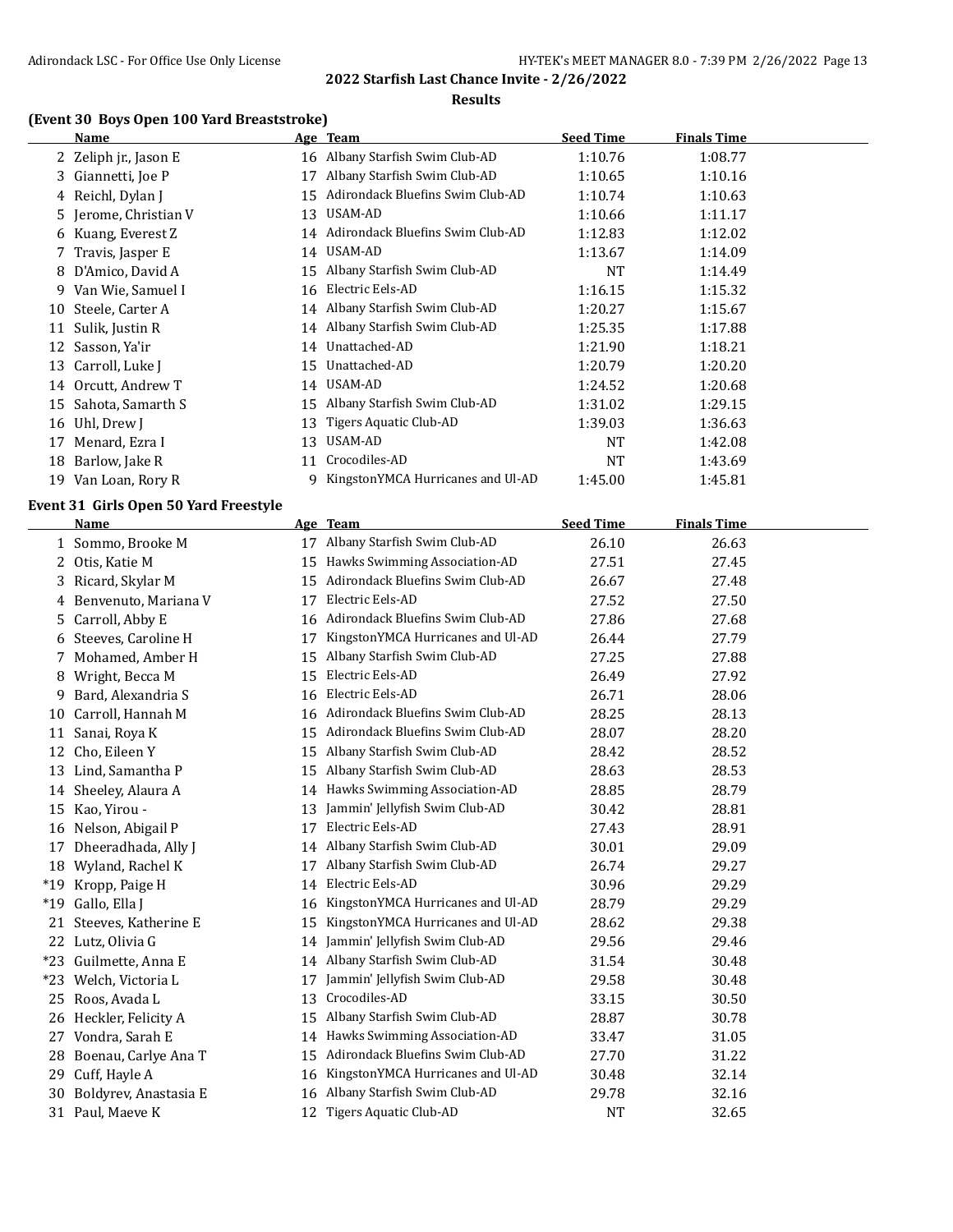#### **Results**

#### **(Event 31 Girls Open 50 Yard Freestyle)**

| <b>Name</b>       |                                                                                                                                                                                                                                                                          |                              | <b>Seed Time</b>                                                                                                                                                                                                                                                                                                                                                          | <b>Finals Time</b> |  |
|-------------------|--------------------------------------------------------------------------------------------------------------------------------------------------------------------------------------------------------------------------------------------------------------------------|------------------------------|---------------------------------------------------------------------------------------------------------------------------------------------------------------------------------------------------------------------------------------------------------------------------------------------------------------------------------------------------------------------------|--------------------|--|
|                   |                                                                                                                                                                                                                                                                          |                              | 33.05                                                                                                                                                                                                                                                                                                                                                                     | 32.78              |  |
|                   |                                                                                                                                                                                                                                                                          |                              | 32.23                                                                                                                                                                                                                                                                                                                                                                     | 32.80              |  |
|                   |                                                                                                                                                                                                                                                                          |                              | 32.25                                                                                                                                                                                                                                                                                                                                                                     | 33.27              |  |
|                   |                                                                                                                                                                                                                                                                          |                              | 33.65                                                                                                                                                                                                                                                                                                                                                                     | 33.57              |  |
|                   |                                                                                                                                                                                                                                                                          |                              | 33.81                                                                                                                                                                                                                                                                                                                                                                     | 33.60              |  |
| Mitchell, Maris C |                                                                                                                                                                                                                                                                          |                              | 27.56                                                                                                                                                                                                                                                                                                                                                                     | 34.03              |  |
|                   |                                                                                                                                                                                                                                                                          |                              | 34.85                                                                                                                                                                                                                                                                                                                                                                     | 34.20              |  |
|                   |                                                                                                                                                                                                                                                                          |                              | 37.17                                                                                                                                                                                                                                                                                                                                                                     | 34.28              |  |
|                   |                                                                                                                                                                                                                                                                          |                              | 32.91                                                                                                                                                                                                                                                                                                                                                                     | 34.34              |  |
| Turan, Izzy R     |                                                                                                                                                                                                                                                                          |                              | 39.03                                                                                                                                                                                                                                                                                                                                                                     | 36.57              |  |
|                   |                                                                                                                                                                                                                                                                          | Albany Starfish Swim Club-AD | 35.66                                                                                                                                                                                                                                                                                                                                                                     | 36.75              |  |
|                   |                                                                                                                                                                                                                                                                          |                              | 37.35                                                                                                                                                                                                                                                                                                                                                                     | 36.80              |  |
|                   |                                                                                                                                                                                                                                                                          |                              | 38.71                                                                                                                                                                                                                                                                                                                                                                     | 38.28              |  |
|                   | 32 Villaume, Emma F<br>33 Grogan, Alyssa R<br>34 Unger-O'Shea, Nevaeh R<br>35 Vroman, Ava G<br>36 Murphy, Ella R<br>37<br>38 Scaringe, Veronica M<br>39 Frew, Emery P<br>40 McArdle, Grace B<br>42 Tirumala, Saanvi<br>43 Belfield, Elysia M<br>44 Scaringe, Elizabeth J |                              | Age Team<br>13 Albany Starfish Swim Club-AD<br>14 Albany Starfish Swim Club-AD<br>13 USAM-AD<br>13 Crocodiles-AD<br>14 Hawks Swimming Association-AD<br>16 Electric Eels-AD<br>13 Jammin' Jellyfish Swim Club-AD<br>13 Crocodiles-AD<br>13 KingstonYMCA Hurricanes and Ul-AD<br>15 USAM-AD<br>13<br>13 Hawks Swimming Association-AD<br>12 Jammin' Jellyfish Swim Club-AD |                    |  |

#### **Event 32 Boys Open 50 Yard Freestyle**

|    | <b>Name</b>                     |    | Age Team                             | <b>Seed Time</b> | <b>Finals Time</b> |  |
|----|---------------------------------|----|--------------------------------------|------------------|--------------------|--|
|    | 1 Andersen, Nathanial W         | 17 | Electric Eels-AD                     | 24.39            | 24.34              |  |
|    | 2 Staudinger, Sam P             | 13 | Albany Starfish Swim Club-AD         | 25.41            | 24.41              |  |
| 3  | Kaufman, Joshua H               | 16 | Delmar Dolfins Swim Club-AD          | 25.87            | 24.58              |  |
| 4  | Sasson, Ya'ir                   | 14 | Unattached-AD                        | 25.86            | 24.63              |  |
| 5. | Zeliph jr., Jason E             | 16 | Albany Starfish Swim Club-AD         | 24.92            | 24.72              |  |
|    | 6 LaFountain, Benjamin P        | 19 | Albany Starfish Swim Club-AD         | 24.59            | 25.41              |  |
| 7  | Sunderland, Kurt P              | 17 | Crocodiles-AD                        | 26.60            | 25.56              |  |
| 8  | Travis, Jasper E                | 14 | <b>USAM-AD</b>                       | 25.47            | 25.92              |  |
| 9  | Zeliph, Thomas J                | 14 | Albany Starfish Swim Club-AD         | 26.61            | 26.11              |  |
| 10 | Kuang, Everest Z                | 14 | Adirondack Bluefins Swim Club-AD     | 25.92            | 26.21              |  |
| 11 | Delisa, Corey B                 | 18 | Electric Eels-AD                     | 26.46            | 26.42              |  |
|    | 12 Lettre, Philip J             | 13 | Tigers Aquatic Club-AD               | 28.15            | 26.54              |  |
| 13 | Novikov, Daniel A               |    | 14 Jammin' Jellyfish Swim Club-AD    | 30.49            | 26.66              |  |
|    | 14 Steele, Carter A             |    | 14 Albany Starfish Swim Club-AD      | 28.13            | 26.67              |  |
| 15 | Carroll, Luke J                 | 15 | Unattached-AD                        | 27.17            | 26.79              |  |
| 16 | Napoli, Nick J                  | 13 | Hawks Swimming Association-AD        | 27.94            | 27.02              |  |
| 17 | LaFountain, Nathan P            | 17 | Albany Starfish Swim Club-AD         | 26.36            | 27.13              |  |
|    | 18 LaFountain, Toby P           | 15 | Albany Starfish Swim Club-AD         | 27.04            | 27.23              |  |
| 19 | Sahota, Samarth S               | 15 | Albany Starfish Swim Club-AD         | 30.79            | 29.10              |  |
| 20 | LaFountain, Jackson P           | 14 | Albany Starfish Swim Club-AD         | 31.94            | 30.04              |  |
|    | 21 Jerome, Jude C               | 11 | <b>USAM-AD</b>                       | 29.46            | 30.56              |  |
|    | 22 Uhl, Drew J                  | 13 | Tigers Aquatic Club-AD               | 31.62            | 31.47              |  |
| 23 | Sheeley, Bennett A              | 12 | Hawks Swimming Association-AD        | 32.88            | 32.30              |  |
|    | 24 Priestley, Benjamin G        | 14 | Schenectady-Saratoga Swim Club-AD    | <b>NT</b>        | 33.83              |  |
| 25 | Menard, Ezra I                  | 13 | USAM-AD                              | <b>NT</b>        | 41.61              |  |
|    | 26 McArdle, Gavin T             | 11 | KingstonYMCA Hurricanes and Ul-AD    | 48.08            | 50.73              |  |
|    | Event 33 Mixed Open 400 Yard IM |    |                                      |                  |                    |  |
|    | <b>Name</b>                     |    | Age Team                             | <b>Seed Time</b> | <b>Finals Time</b> |  |
|    | 1 Kaufman, Ava R                |    | 14 Delmar Dolfins Swim Club-AD       | <b>NT</b>        | 5:02.20            |  |
| 2  | Reichl, Dylan J                 | 15 | Adirondack Bluefins Swim Club-AD     | <b>NT</b>        | 5:09.90            |  |
| 3. | Young, Grace M                  | 14 | Tigers Aquatic Club-AD               | <b>NT</b>        | 5:40.20            |  |
|    | 4 Van Loan, Kay M               |    | 13 KingstonYMCA Hurricanes and Ul-AD | 6:41.89          | 5:53.90            |  |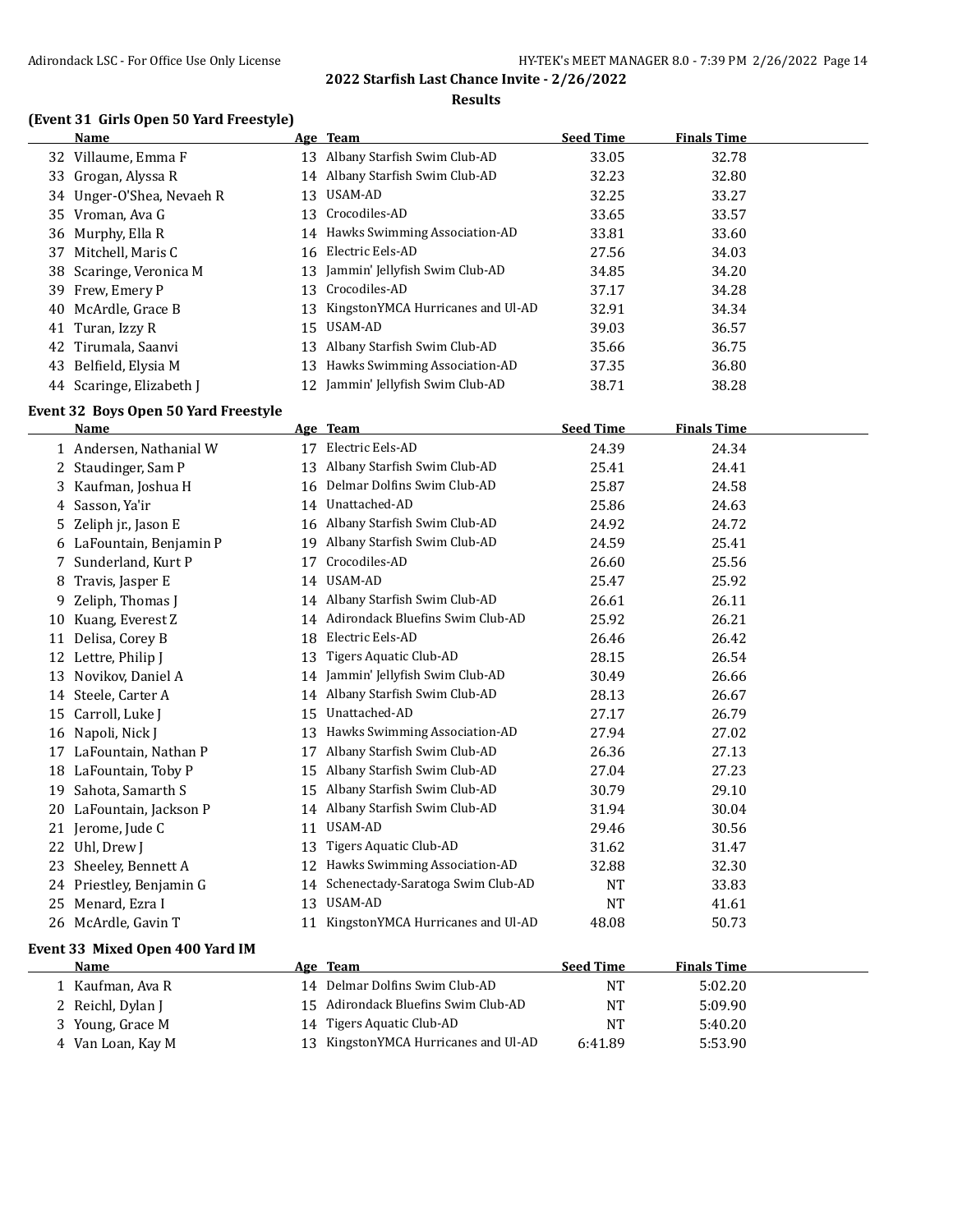### **2022 Starfish Last Chance Invite - 2/26/2022 Results**

#### **Event 35 Girls Open 200 Yard Butterfly**

|    | Name                                    |    | Age Team                             | <b>Seed Time</b> | <b>Finals Time</b> |  |
|----|-----------------------------------------|----|--------------------------------------|------------------|--------------------|--|
|    | 1 Steeves, Caroline H                   | 17 | KingstonYMCA Hurricanes and Ul-AD    | 2:35.00          | 2:36.20            |  |
|    | 2 Yafayeva, Roxana Z                    | 13 | Albany Starfish Swim Club-AD         | 2:51.29          | 2:51.91            |  |
|    | Event 36 Boys Open 200 Yard Butterfly   |    |                                      |                  |                    |  |
|    | Name                                    |    | Age Team                             | <b>Seed Time</b> | <b>Finals Time</b> |  |
|    | 1 Lettre, Philip J                      |    | 13 Tigers Aquatic Club-AD            | <b>NT</b>        | 2:21.09            |  |
|    | 2 LaFountain, Benjamin P                | 19 | Albany Starfish Swim Club-AD         | 2:13.21          | 2:27.14            |  |
|    | 3 Zeliph jr., Jason E                   |    | 16 Albany Starfish Swim Club-AD      | 2:51.20          | 2:31.99            |  |
|    | 4 LaFountain, Nathan P                  | 17 | Albany Starfish Swim Club-AD         | 2:17.33          | 2:35.46            |  |
| 5. | Jerome, Jude C                          | 11 | USAM-AD                              | 3:17.54          | 2:47.48            |  |
|    | 6 Travis, Jasper E                      |    | 14 USAM-AD                           | NT               | 2:47.59            |  |
|    | Event 37 Girls Open 100 Yard Backstroke |    |                                      |                  |                    |  |
|    | <b>Name</b>                             |    | Age Team                             | <b>Seed Time</b> | <b>Finals Time</b> |  |
|    | 1 Steeves, Caroline H                   |    | 17 KingstonYMCA Hurricanes and Ul-AD | 1:03.16          | 1:06.68            |  |
|    | 2 Fraley, Kaiya R                       | 15 | Adirondack Bluefins Swim Club-AD     | 1:08.94          | 1:08.97            |  |
|    | 3 Pizzarello, Maya L                    |    | 14 Hawks Swimming Association-AD     | 1:10.42          | 1:10.00            |  |
|    | 4 Nelson, Abigail P                     | 17 | Electric Eels-AD                     | 1:04.29          | 1:10.19            |  |
| 5  | Wyland, Rachel K                        | 17 | Albany Starfish Swim Club-AD         | 1:06.87          | 1:10.63            |  |
|    | 6 Sheeley, Alaura A                     |    | 14 Hawks Swimming Association-AD     | 1:27.65          | 1:11.42            |  |
|    | 7 Lindecke, Emma C                      | 18 | Electric Eels-AD                     | 1:02.96          | 1:11.70            |  |
|    | 8 Heckler, Felicity A                   | 15 | Albany Starfish Swim Club-AD         | 1:09.33          | 1:12.75            |  |
|    | 9 Wright, Becca M                       | 15 | Electric Eels-AD                     | 1:10.83          | 1:12.80            |  |
|    | 10 Guilmette, Anna E                    | 14 | Albany Starfish Swim Club-AD         | 1:14.93          | 1:12.96            |  |
|    | 11 Kao, Yirou -                         | 13 | Jammin' Jellyfish Swim Club-AD       | 1:20.65          | 1:13.16            |  |
|    | 12 Dheeradhada, Ally J                  | 14 | Albany Starfish Swim Club-AD         | 1:13.63          | 1:13.20            |  |
|    | 13 Chorzempa, Abigail C                 | 15 | Tigers Aquatic Club-AD               | 1:06.68          | 1:14.67            |  |
|    | 14 Kropp, Paige H                       | 14 | Electric Eels-AD                     | 1:15.67          | 1:15.77            |  |
|    | 15 Ball, Ana A                          | 14 | Albany Starfish Swim Club-AD         | 1:14.24          | 1:16.05            |  |
|    | 16 Ryan, Katrina A                      | 16 | Albany Starfish Swim Club-AD         | 1:11.30          | 1:18.74            |  |
| 17 | Murphy, Ella R                          | 14 | Hawks Swimming Association-AD        | 1:25.66          | 1:21.54            |  |
|    | 18 Vondra, Sarah E                      | 14 | Hawks Swimming Association-AD        | 1:22.77          | 1:22.87            |  |
|    | 19 Unger-O'Shea, Nevaeh R               | 13 | USAM-AD                              | 1:21.88          | 1:26.12            |  |
| 20 | Tirumala, Saanvi                        | 13 | Albany Starfish Swim Club-AD         | 1:24.25          | 1:26.74            |  |
| 21 | Grogan, Alyssa R                        | 14 | Albany Starfish Swim Club-AD         | 1:25.69          | 1:29.52            |  |
|    | 22 Turan, Izzy R                        | 15 | USAM-AD                              | 1:26.89          | 1:30.42            |  |
|    | 23 Mooney, Nora C                       | 16 | Jammin' Jellyfish Swim Club-AD       | <b>NT</b>        | 1:40.95            |  |
|    | --- Belfield, Elysia M                  |    | 13 Hawks Swimming Association-AD     | <b>NT</b>        | D <sub>0</sub>     |  |

# **Event 38 Boys Open 100 Yard Backstroke**

|     | Name                 |    | Age Team                        | <b>Seed Time</b> | <b>Finals Time</b> |
|-----|----------------------|----|---------------------------------|------------------|--------------------|
|     | 1 Kaufman, Joshua H  |    | 16 Delmar Dolfins Swim Club-AD  | 1:03.92          | 1:01.18            |
|     | 2 Cassella, Louie    |    | 16 Unattached-AD                | 1:01.90          | 1:01.36            |
|     | 3 Zeliph, Thomas J   |    | 14 Albany Starfish Swim Club-AD | 1:05.13          | 1:02.12            |
|     | 4 Sasson, Ya'ir      |    | 14 Unattached-AD                | 1:06.36          | 1:04.30            |
|     | 5 Orcutt, Andrew T   |    | 14 USAM-AD                      | 1:07.32          | 1:05.92            |
|     | 6 D'Amico, David A   |    | 15 Albany Starfish Swim Club-AD | 1:36.50          | 1:05.96            |
|     | 7 Sunderland, Kurt P | 17 | Crocodiles-AD                   | 1:06.04          | 1:08.31            |
|     | 8 Carroll, Luke J    |    | 15 Unattached-AD                | 1:07.42          | 1:08.33            |
|     | 9 Travis, Jasper E   |    | 14 USAM-AD                      | 1:05.75          | 1:09.99            |
| 10- | Sulik, Justin R      |    | 14 Albany Starfish Swim Club-AD | 1:13.24          | 1:10.79            |
| 11  | Steele, Carter A     |    | 14 Albany Starfish Swim Club-AD | 1:12.89          | 1:12.38            |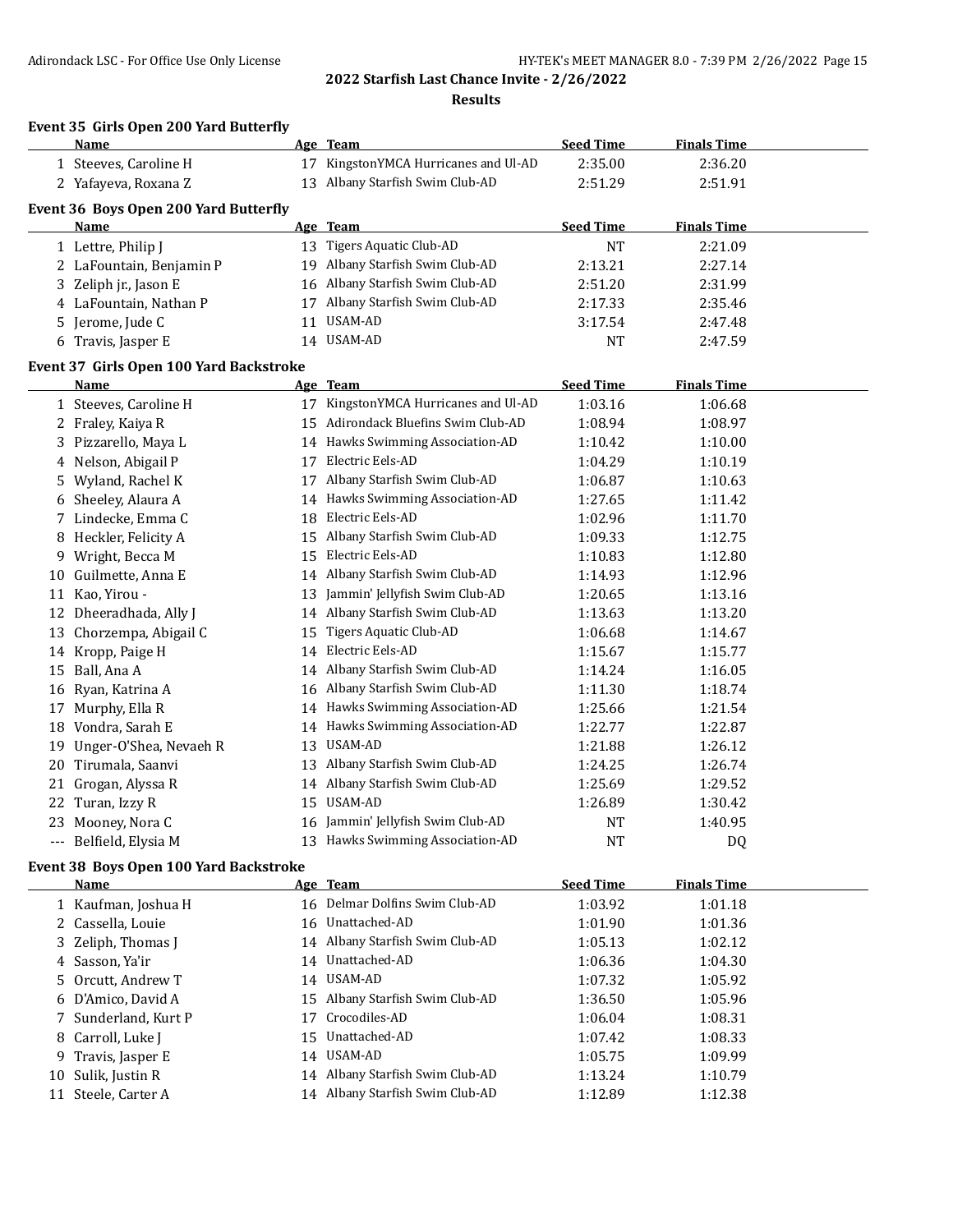**Results**

|    | (Event 38 Boys Open 100 Yard Backstroke)  |    |                                                  |                  |                    |  |
|----|-------------------------------------------|----|--------------------------------------------------|------------------|--------------------|--|
|    | Name                                      |    | Age Team                                         | <b>Seed Time</b> | <b>Finals Time</b> |  |
|    | 12 Sahota, Samarth S                      |    | 15 Albany Starfish Swim Club-AD                  | 1:13.53          | 1:13.08            |  |
|    | 13 Lettre, Philip J                       | 13 | Tigers Aquatic Club-AD                           | 1:13.18          | 1:16.98            |  |
|    | 14 LaFountain, Jackson P                  |    | 14 Albany Starfish Swim Club-AD                  | 1:18.11          | 1:17.37            |  |
|    | 15 Sheeley, Bennett A                     |    | 12 Hawks Swimming Association-AD                 | <b>NT</b>        | 1:25.72            |  |
|    | Event 39 Girls Open 200 Yard Breaststroke |    |                                                  |                  |                    |  |
|    | Name                                      |    | Age Team                                         | <b>Seed Time</b> | <b>Finals Time</b> |  |
|    | 1 Steeves, Katherine E                    |    | 15 KingstonYMCA Hurricanes and Ul-AD             | 2:49.84          | 2:50.68            |  |
|    | 2 Mohamed, Amber H                        |    | 15 Albany Starfish Swim Club-AD                  | 2:53.51          | 2:51.95            |  |
|    | 3 Carney, Tori L                          |    | 15 Jammin' Jellyfish Swim Club-AD                | 2:57.63          | 2:53.67            |  |
|    | 4 Delair, Charlize J                      |    | 14 Adirondack Bluefins Swim Club-AD              | 2:57.65          | 2:54.77            |  |
|    | 5 Welch, Victoria L                       |    | 17 Jammin' Jellyfish Swim Club-AD                | 3:11.05          | 3:15.98            |  |
|    | 6 McArdle, Grace B                        |    | 13 KingstonYMCA Hurricanes and Ul-AD             | 3:31.57          | 3:20.41            |  |
|    |                                           |    |                                                  |                  |                    |  |
|    | Event 40 Boys Open 200 Yard Breaststroke  |    |                                                  |                  |                    |  |
|    | Name                                      |    | Age Team                                         | <b>Seed Time</b> | <b>Finals Time</b> |  |
|    | 1 LaFountain, Toby P                      |    | 15 Albany Starfish Swim Club-AD                  | 2:40.52          | 2:30.69            |  |
|    | 2 Jerome, Christian V                     | 13 | <b>USAM-AD</b>                                   | 2:33.28          | 2:31.57            |  |
|    | 3 Napoli, Nick J                          |    | 13 Hawks Swimming Association-AD                 | 2:49.53          | 2:44.33            |  |
|    | 4 D'Amico, David A                        |    | 15 Albany Starfish Swim Club-AD                  | NT               | 2:50.76            |  |
|    | 5 Menard, Ezra I                          | 13 | USAM-AD                                          | <b>NT</b>        | 3:35.75            |  |
|    | 6 Priestley, Benjamin G                   | 14 | Schenectady-Saratoga Swim Club-AD                | <b>NT</b>        | 3:37.65            |  |
|    | 7 Barlow, Jake R                          | 11 | Crocodiles-AD                                    | 3:44.32          | 3:41.17            |  |
|    | 8 Wilford, Juneau A                       |    | 13 Schenectady-Saratoga Swim Club-AD             | <b>NT</b>        | 3:55.45            |  |
|    | Event 41 Girls Open 100 Yard Freestyle    |    |                                                  |                  |                    |  |
|    | <u>Name</u>                               |    | Age Team                                         | <b>Seed Time</b> | <b>Finals Time</b> |  |
|    | 1 Otis, Katie M                           |    | 15 Hawks Swimming Association-AD                 | 59.89            | 59.83              |  |
|    | 2 Benvenuto, Mariana V                    |    | 17 Electric Eels-AD                              | 59.84            | 1:00.42            |  |
|    | 3 Bard, Alexandria S                      |    | 16 Electric Eels-AD                              | 57.91            | 1:00.58            |  |
|    |                                           |    |                                                  |                  |                    |  |
|    | 4 McMahon, Lizzy M                        |    | 14 Adirondack Bluefins Swim Club-AD              | 1:02.72          | 1:00.95            |  |
|    | 5 Sanai, Roya K                           |    | 15 Adirondack Bluefins Swim Club-AD              | 59.50            | 1:01.00            |  |
|    | 6 Lind, Samantha P                        |    | 15 Albany Starfish Swim Club-AD                  | 1:01.74          | 1:01.22            |  |
|    | 7 Wright, Becca M                         |    | 15 Electric Eels-AD                              | 58.25            | 1:01.60            |  |
|    | 8 Mohamed, Amber H                        |    | 15 Albany Starfish Swim Club-AD                  | 59.34            | 1:04.12            |  |
|    | 9 Dheeradhada, Ally J                     |    | 14 Albany Starfish Swim Club-AD                  | 1:04.25          | 1:04.32            |  |
|    | 10 Nelson, Abigail P                      |    | 17 Electric Eels-AD                              | 59.77            | 1:04.43            |  |
|    | 11 Wyland, Rachel K                       |    | 17 Albany Starfish Swim Club-AD                  | 59.98            | 1:04.70            |  |
|    | 12 Lutz, Olivia G                         | 14 | Jammin' Jellyfish Swim Club-AD                   | 1:05.35          | 1:05.46            |  |
|    | 13 Kropp, Paige H                         | 14 | Electric Eels-AD                                 | 1:05.10          | 1:05.49            |  |
|    | 14 Sheeley, Alaura A                      |    | 14 Hawks Swimming Association-AD                 | 1:16.91          | 1:05.83            |  |
| 15 | Gallo, Ella J                             | 16 | KingstonYMCA Hurricanes and Ul-AD                | 1:02.88          | 1:05.85            |  |
|    | 16 Kao, Yirou -                           | 13 | Jammin' Jellyfish Swim Club-AD                   | 1:12.70          | 1:06.24            |  |
| 17 | Chorzempa, Abigail C                      | 15 | Tigers Aquatic Club-AD                           | 1:01.14          | 1:06.69            |  |
| 18 | Heckler, Felicity A                       | 15 | Albany Starfish Swim Club-AD                     | 1:06.54          | 1:07.41            |  |
|    | 19 Van Loan, Kay M                        | 13 | KingstonYMCA Hurricanes and Ul-AD                | 1:08.12          | 1:07.81            |  |
| 20 | Boldyrev, Anastasia E                     |    | 16 Albany Starfish Swim Club-AD                  | 1:05.23          | 1:08.66            |  |
| 21 | Sliper, Kaylee P                          | 14 | Schenectady-Saratoga Swim Club-AD                | NT               | 1:08.95            |  |
| 22 | Roos, Avada L                             | 13 | Crocodiles-AD                                    | 1:09.28          | 1:09.57            |  |
| 23 | Paul, Maeve K                             | 12 | Tigers Aquatic Club-AD                           | 1:15.01          | 1:13.51            |  |
|    | 24 Villaume, Emma F                       | 13 | Albany Starfish Swim Club-AD<br>13 Crocodiles-AD | 1:10.12          | 1:14.59            |  |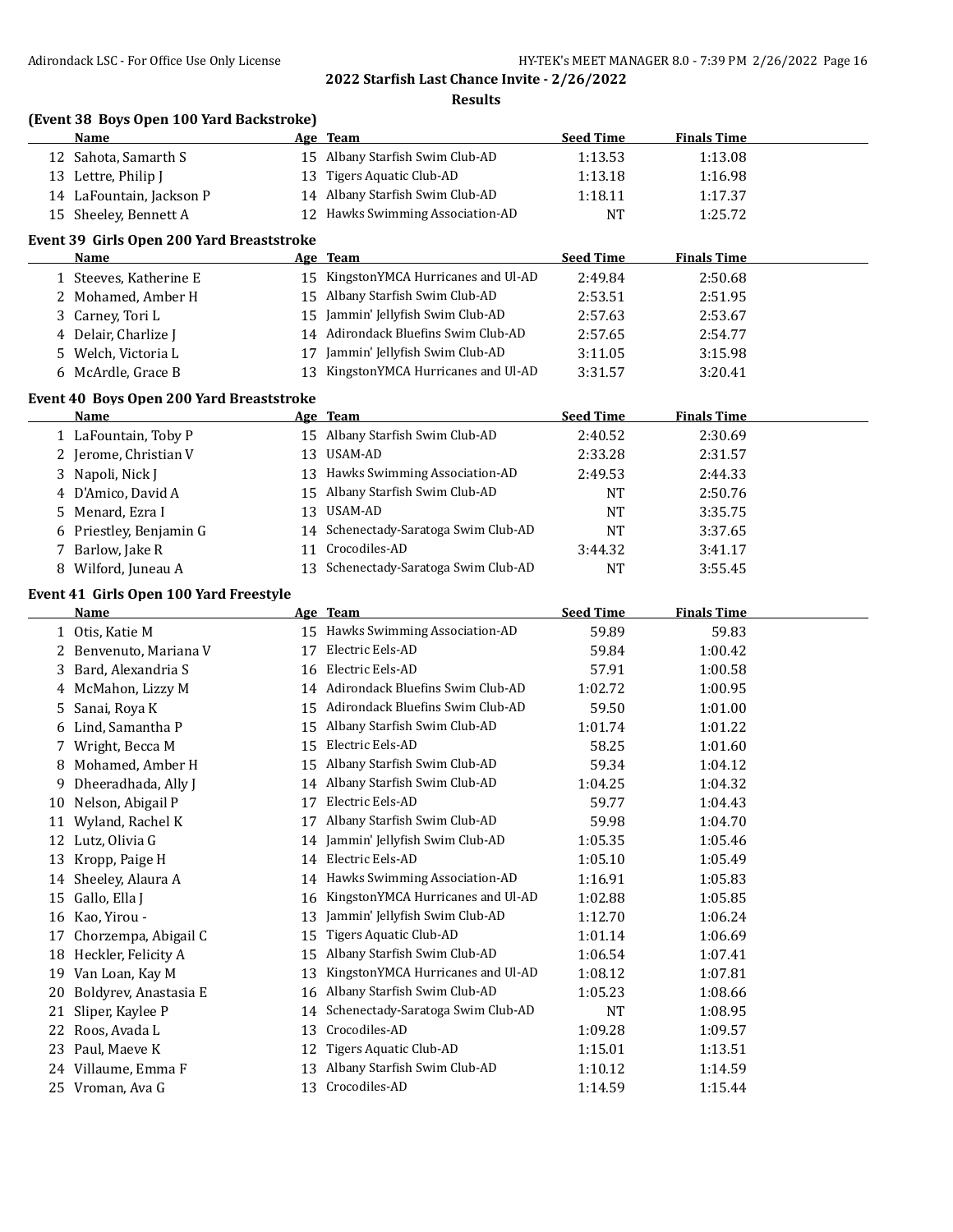#### **Results**

#### **(Event 41 Girls Open 100 Yard Freestyle)**

| Name                      | Age Team                          | <b>Seed Time</b> | <b>Finals Time</b> |  |
|---------------------------|-----------------------------------|------------------|--------------------|--|
| 26 Lape, Bella M          | 14 Albany Starfish Swim Club-AD   | 1:15.62          | 1:17.38            |  |
| 27 Scaringe, Veronica M   | 13 Jammin' Jellyfish Swim Club-AD | 1:17.90          | 1:17.67            |  |
| 28 Frew, Emery P          | 13 Crocodiles-AD                  | 1:18.79          | 1:18.27            |  |
| 29 Murphy, Ella R         | 14 Hawks Swimming Association-AD  | 1:12.67          | 1:18.95            |  |
| 30 Tirumala, Saanvi       | 13 Albany Starfish Swim Club-AD   | 1:16.78          | 1:22.39            |  |
| 31 Unger-O'Shea, Nevaeh R | 13 USAM-AD                        | 1:16.15          | 1:22.56            |  |
| 32 Mooney, Nora C         | 16 Jammin' Jellyfish Swim Club-AD | NT               | 1:26.53            |  |
| 33 Turan, Izzy R          | 15 USAM-AD                        | 1:26.02          | 1:30.20            |  |
| 34 Scaringe, Elizabeth J  | 12 Jammin' Jellyfish Swim Club-AD | 1:27.66          | 1:30.40            |  |
| 35 Belfield, Elysia M     | 13 Hawks Swimming Association-AD  | NT               | 1:32.67            |  |

#### **Event 42 Boys Open 100 Yard Freestyle**

|    | Name                     |    | Age Team                          | <b>Seed Time</b> | <b>Finals Time</b> |  |
|----|--------------------------|----|-----------------------------------|------------------|--------------------|--|
|    | 1 Andersen, Nathanial W  | 17 | Electric Eels-AD                  | 52.83            | 53.54              |  |
|    | 2 Zeliph jr., Jason E    |    | 16 Albany Starfish Swim Club-AD   | 53.96            | 53.63              |  |
|    | 3 Han, Franklin          | 15 | Albany Starfish Swim Club-AD      | 55.00            | 55.98              |  |
|    | 4 Van Wie, Samuel I      | 16 | Electric Eels-AD                  | 57.77            | 56.22              |  |
|    | 5 Sunderland, Kurt P     | 17 | Crocodiles-AD                     | 58.39            | 57.00              |  |
|    | 6 Carroll, Luke J        | 15 | Unattached-AD                     | 55.03            | 57.16              |  |
|    | 7 Zeliph, Thomas J       |    | 14 Albany Starfish Swim Club-AD   | 58.14            | 59.28              |  |
|    | 8 LaFountain, Benjamin P | 19 | Albany Starfish Swim Club-AD      | 53.99            | 59.60              |  |
| 9  | Delisa, Corey B          | 18 | Electric Eels-AD                  | 59.08            | 1:00.21            |  |
| 10 | LaFountain, Nathan P     | 17 | Albany Starfish Swim Club-AD      | 56.33            | 1:00.52            |  |
|    | 11 Novikov, Daniel A     |    | 14 Jammin' Jellyfish Swim Club-AD | 1:01.73          | 1:02.37            |  |
|    | 12 Sahota, Samarth S     | 15 | Albany Starfish Swim Club-AD      | 1:03.65          | 1:05.57            |  |
|    | 13 Jerome, Jude C        | 11 | USAM-AD                           | 1:05.35          | 1:06.81            |  |
|    | 14 LaFountain, Jackson P |    | 14 Albany Starfish Swim Club-AD   | 1:08.14          | 1:08.33            |  |
| 15 | Uhl, Drew J              | 13 | Tigers Aquatic Club-AD            | 1:09.15          | 1:09.44            |  |
| 16 | Sheeley, Bennett A       | 12 | Hawks Swimming Association-AD     | 1:27.04          | 1:19.61            |  |
| 17 | Menard, Ezra I           | 13 | USAM-AD                           | <b>NT</b>        | 1:35.15            |  |
| 18 | McArdle, Gavin T         | 11 | KingstonYMCA Hurricanes and Ul-AD | 1:50.00          | 1:52.85            |  |

#### **Event 43 Girls Open 200 Yard IM**

|    | Name                  |    | Age Team                          | <b>Seed Time</b> | <b>Finals Time</b> |
|----|-----------------------|----|-----------------------------------|------------------|--------------------|
|    | 1 Cho, Eileen Y       | 15 | Albany Starfish Swim Club-AD      | 2:21.43          | 2:23.17            |
|    | 2 Sommo, Brooke M     | 17 | Albany Starfish Swim Club-AD      | 2:19.01          | 2:26.13            |
|    | 3 Ricard, Skylar M    | 15 | Adirondack Bluefins Swim Club-AD  | <b>NT</b>        | 2:29.22            |
|    | 4 Antolick, Carly B   | 15 | Albany Starfish Swim Club-AD      | 2:29.00          | 2:29.54            |
|    | 5 Rappazzo, Qian M    | 18 | USAM-AD                           | 2:29.55          | 2:30.24            |
|    | 6 Fraley, Kaiya R     | 15 | Adirondack Bluefins Swim Club-AD  | 2:28.41          | 2:33.34            |
|    | 7 MacLeod, Angelina M | 13 | USAM-AD                           | 2:33.63          | 2:33.42            |
| 8. | Steeves, Katherine E  | 15 | KingstonYMCA Hurricanes and Ul-AD | 2:26.92          | 2:34.55            |
| 9  | Lindecke, Emma C      | 18 | Electric Eels-AD                  | 2:14.43          | 2:35.52            |
| 10 | Carroll, Hannah M     | 16 | Adirondack Bluefins Swim Club-AD  | 2:33.10          | 2:36.77            |
| 11 | Antolick, Ellen R     | 13 | Albany Starfish Swim Club-AD      | 3:09.24          | 2:43.56            |
| 12 | Guilmette, Anna E     | 14 | Albany Starfish Swim Club-AD      | 3:07.99          | 2:47.43            |
| 13 | Vondra, Sarah E       | 14 | Hawks Swimming Association-AD     | <b>NT</b>        | 2:49.51            |
| 14 | Gallo, Ella J         | 16 | KingstonYMCA Hurricanes and Ul-AD | 2:43.43          | 2:49.69            |
| 15 | Mieu, Shayla S        | 13 | Adirondack Bluefins Swim Club-AD  | 2:44.31          | 2:49.77            |
| 16 | Ryan, Katrina A       | 16 | Albany Starfish Swim Club-AD      | NT               | 2:50.85            |
| 17 | Welch, Victoria L     | 17 | Jammin' Jellyfish Swim Club-AD    | 2:49.09          | 2:52.98            |